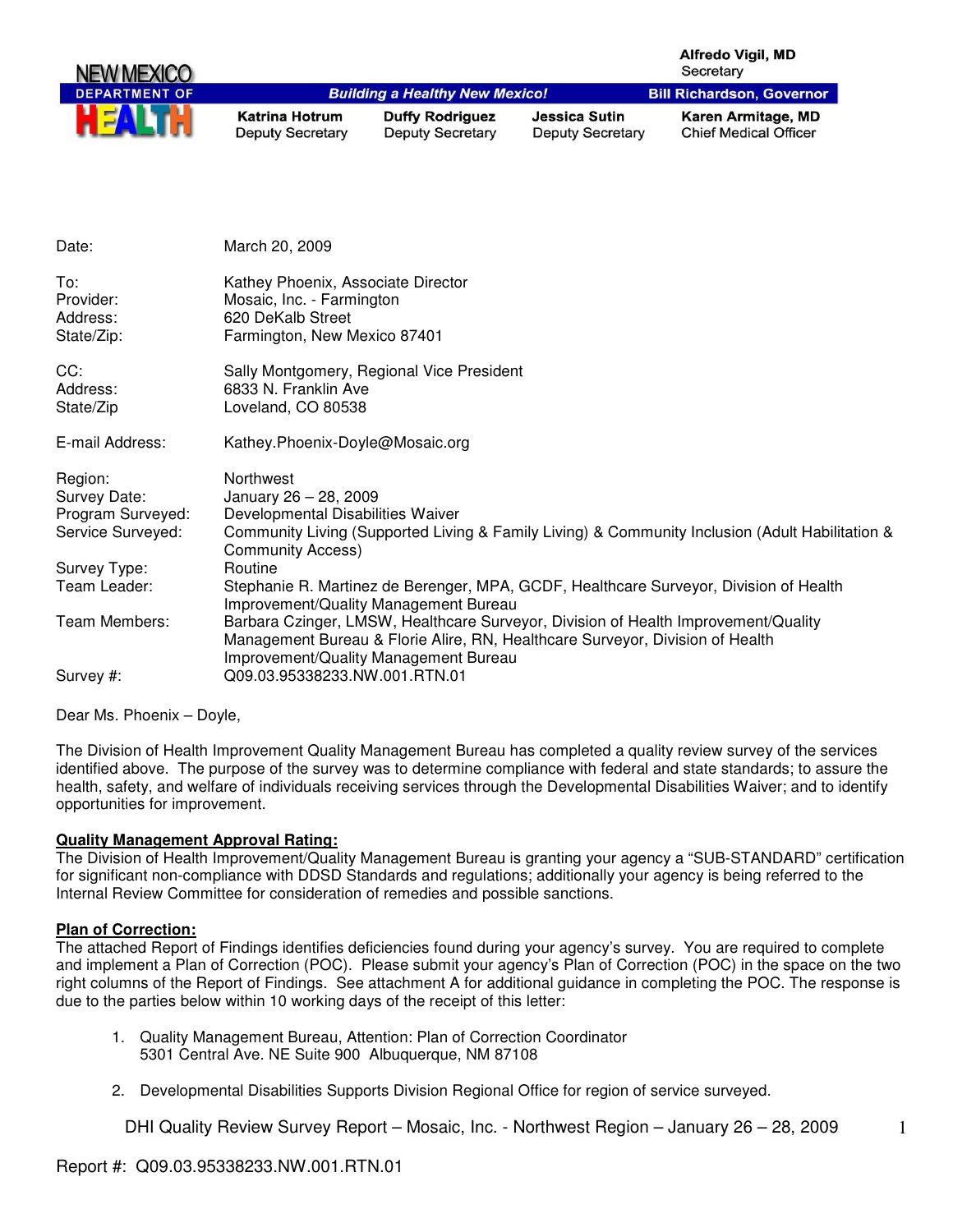Upon notification from QMB that your Plan of Correction has been approved, you must implement all remedies and corrective actions within 45 working days. If your plan of correction is denied, you must resubmit a revised plan ASAP for approval. All remedies must still be completed within 45 working days of the original submission.

Failure to submit, complete or implement your POC within the required time frames will result in the imposition of a \$200 per day Civil Monetary Penalty until it is received, completed and/or implemented.

#### **Request for Informal Reconsideration of Findings (IRF):**

If you disagree with a determination of noncompliance (finding) you have 10 working days upon receipt of this notice to request an IRF. Submit your request for an IRF in writing to:

> QMB Deputy Bureau Chief 5301 Central Ave NE Suite #900 Albuquerque, NM 87108 Attention: IRF request

A request for an IRF will not delay the implementation of your Plan of Correction which must be completed within 45 working days. Providers may not appeal the nature or interpretation of the standard or regulation, the team composition, sampling methodology or the Scope and Severity of the finding.

If the IRF approves the change or removal of a finding, you will be advised of any changes.

This IRF process is separate and apart from the Informal Dispute Resolution (IDR) and Fair Hearing Process for Sanctions from DOH.

Please call the Team Leader at 505- 222-8641 if you have questions about the survey or the report. Thank you for your cooperation and for the work you perform.

Sincerely,

Stephani RMarty a Derenge

Stephanie R. Martinez de Berenger, MPA, GCDF Team Lead/Healthcare Surveyor Division of Health Improvement Quality Management Bureau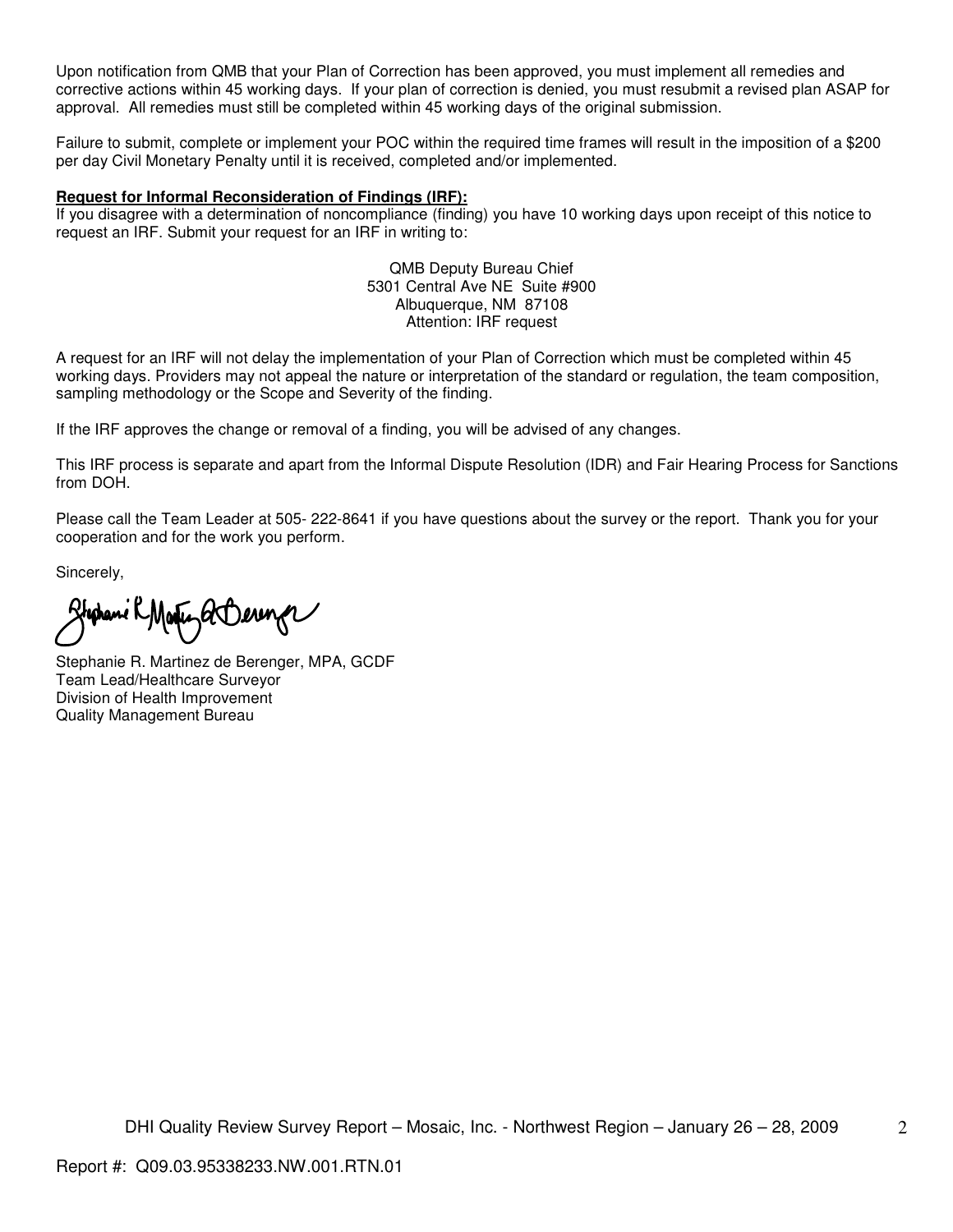| January 26, 2009                                                                                                                                                                                                                                                                    |                                                                                                                                                                      |  |
|-------------------------------------------------------------------------------------------------------------------------------------------------------------------------------------------------------------------------------------------------------------------------------------|----------------------------------------------------------------------------------------------------------------------------------------------------------------------|--|
| <b>Mosaic, Inc - Farmington</b>                                                                                                                                                                                                                                                     | Kathey Phoenix - Doyle, MA, Associate Director                                                                                                                       |  |
| DOH/DHI/QMB                                                                                                                                                                                                                                                                         | Stephanie R. Martinez de Berenger, MPA, GCDF<br>Team Lead/Healthcare Surveyor<br>Barbara Czinger, LMSW, Healthcare Surveyor<br>Florie Alire, RN, Healthcare Surveyor |  |
| January 28, 2009                                                                                                                                                                                                                                                                    |                                                                                                                                                                      |  |
| <b>Mosaic, Inc - Farmington</b><br>Kathey Phoenix - Doyle, MA, Associate Director<br>Dawn Julius, Southwest Operations Director<br>Susan Cross, Service Coordinator<br>Debbie Wegley, Business Manager<br>Robert Brown, Human Resource Manager<br>Cheryl Rogge, Service Coordinator |                                                                                                                                                                      |  |
| <b>DOH/DHI/QMB</b>                                                                                                                                                                                                                                                                  | Stephanie R. Martinez de Berenger, MPA, GCDF<br>Team Lead/Healthcare Surveyor<br>Barbara Czinger, LMSW, Healthcare Surveyor<br>Florie Alire, RN, Healthcare Surveyor |  |
| <b>Number</b>                                                                                                                                                                                                                                                                       | 6                                                                                                                                                                    |  |
| Number:                                                                                                                                                                                                                                                                             | 1                                                                                                                                                                    |  |
| Number:                                                                                                                                                                                                                                                                             | 7<br>6 - Non Jackson<br>1 - Jackson Class Members<br>5 - Supported Living<br>1 - Family Living                                                                       |  |
| 6 - Adult Habilitation                                                                                                                                                                                                                                                              |                                                                                                                                                                      |  |
| Number:                                                                                                                                                                                                                                                                             | 5                                                                                                                                                                    |  |
| Number:                                                                                                                                                                                                                                                                             | 2 (Two Individuals declined to be interview during on-site                                                                                                           |  |
| Number:                                                                                                                                                                                                                                                                             | visits on 1/26/2009 and 1/27/2009)<br>7                                                                                                                              |  |
| <b>Billing Records</b><br><b>Medical Records</b>                                                                                                                                                                                                                                    | Incident Management Records                                                                                                                                          |  |
|                                                                                                                                                                                                                                                                                     | 5 - Community Access                                                                                                                                                 |  |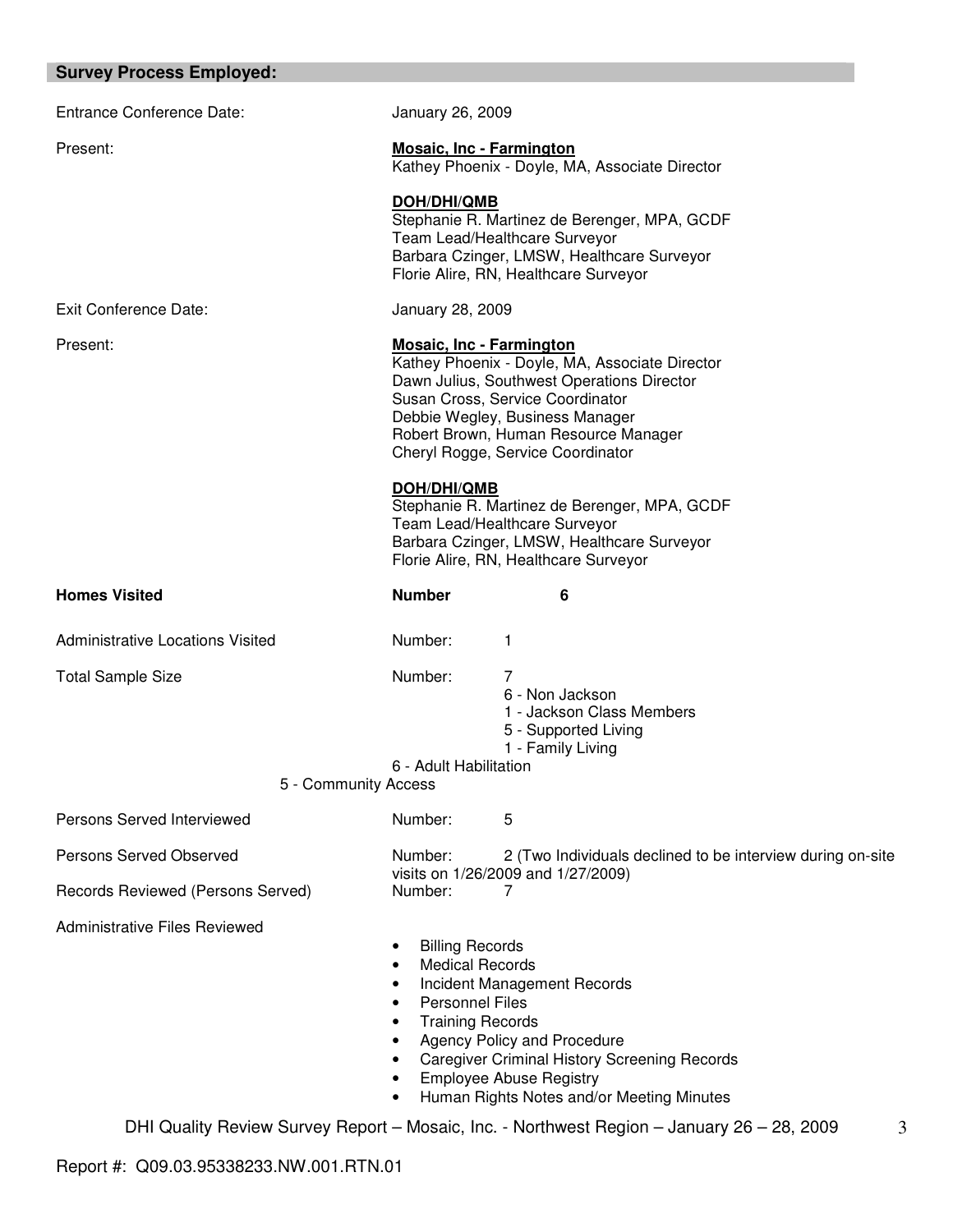- Nursing personnel files
- Evacuation Drills
- Quality Improvement/Quality Assurance Plan

CC: Distribution List: DOH - Division of Health Improvement DOH - Developmental Disabilities Supports Division

HSD - Medical Assistance Division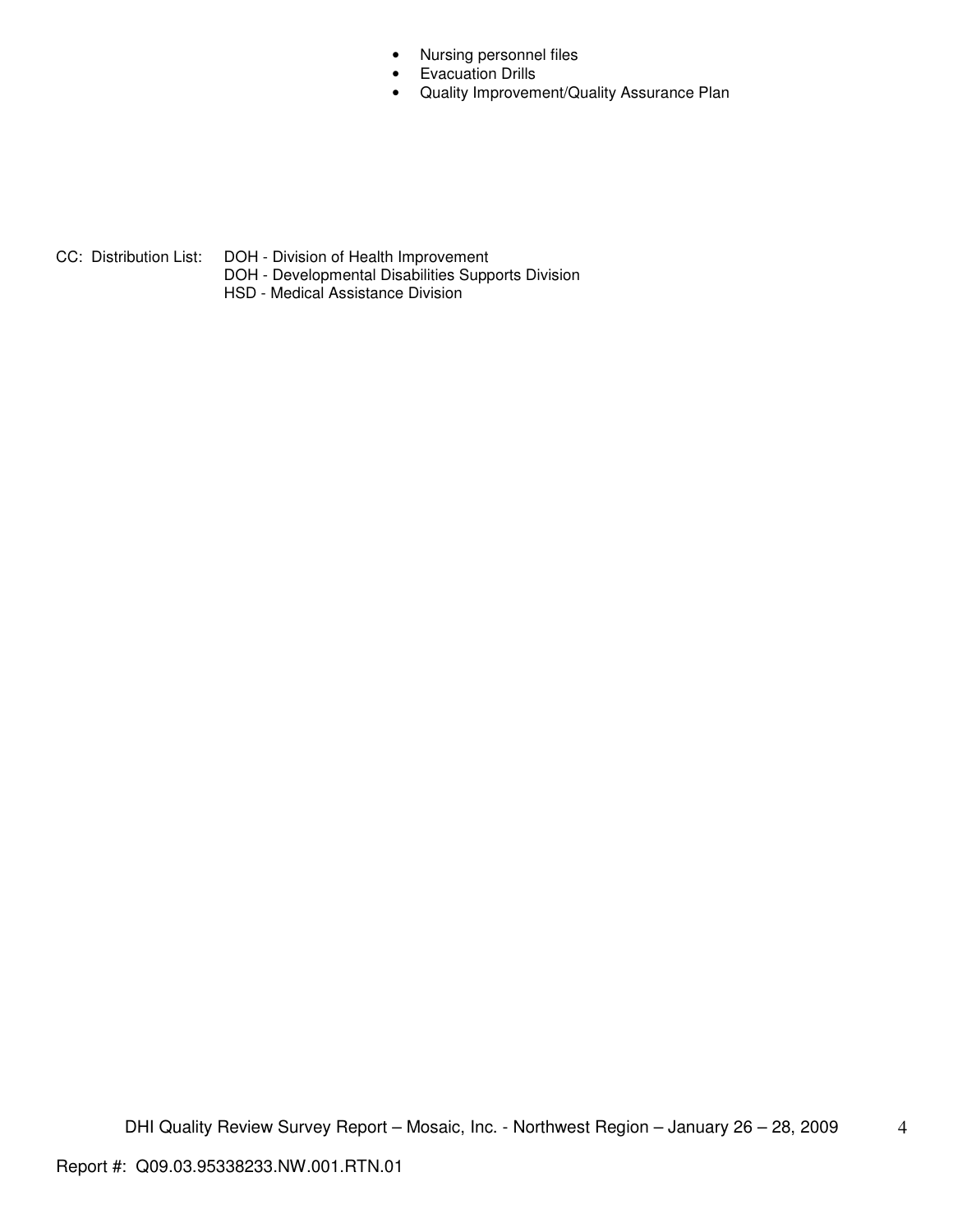# **Provider Instructions for Completing the QMB Plan of Correction (POC) Process**

- After a QMB Quality Review, your Survey Report will be sent to you via certified mail. You may request that it also be sent to you electronically by calling George Perrault, Plan of Correction Coordinator at 505-222-8624.
- Within 10 business days of the date you received your survey report, you must develop and send your Plan of Correction response to the QMB office. (Providers who do not pick up their mail will be referred to the Internal Review Committee [IRC]).
- For each Deficiency in your Survey Report, include specific information about HOW you will correct each Deficiency, WHO will fix each Deficiency ("Responsible Party"), and by WHEN ("Date Due").
- Your POC must not only address HOW, WHO and WHEN each Deficiency will be corrected, but must also address overall systemic issues to prevent the Deficiency from reoccurring, i.e., Quality Assurance (QA). Your description of your QA must include specifics about your selfauditing processes, such as HOW OFTEN you will self-audit, WHO will do it, and WHAT FORMS will be used.
- Corrective actions should be incorporated into your agency's Quality Assurance/Quality Improvement policies and procedures.
- You may send your POC response electronically to George.Perrault@state.nm.us, by fax (505- 841-5815), or by postal mail.
- Do not send supporting documentation to QMB until after your POC has been approved by QMB.
- QMB will notify you if your POC has been "Approved" or "Denied".
- Whether your POC is "Approved" or "Denied", you have a maximum of 45 business days to correct all survey Deficiencies from the date of receipt of your Survey Report. If your POC is "Denied" it must be revised and resubmitted ASAP, as the 45 working day limit is in effect. Providers whose revised POC is denied will be referred to the IRC.
- The POC must be completed on the official QMB Survey Report and Plan of Correction Form, unless approved in advance by the POC Coordinator.
- The following Deficiencies must be corrected within the deadlines below (after receipt of your Survey Report):

| $\circ$ CCHS and EAR:              | 10 working days |
|------------------------------------|-----------------|
| o Medication errors:               | 10 working days |
| $\circ$ IMS system/training:       | 20 working days |
| $\circ$ ISP related documentation: | 30 working days |
| o DDSD Training                    | 45 working days |

- If you have questions about the POC process, call the QMB POC Coordinator, George Perrault at 505-222-8624 for assistance.
- For Technical Assistance (TA) in developing or implementing your POC, contact your local DDSD Regional Office.
- Once your POC has been approved by QMB, the POC may not be altered or the dates changed.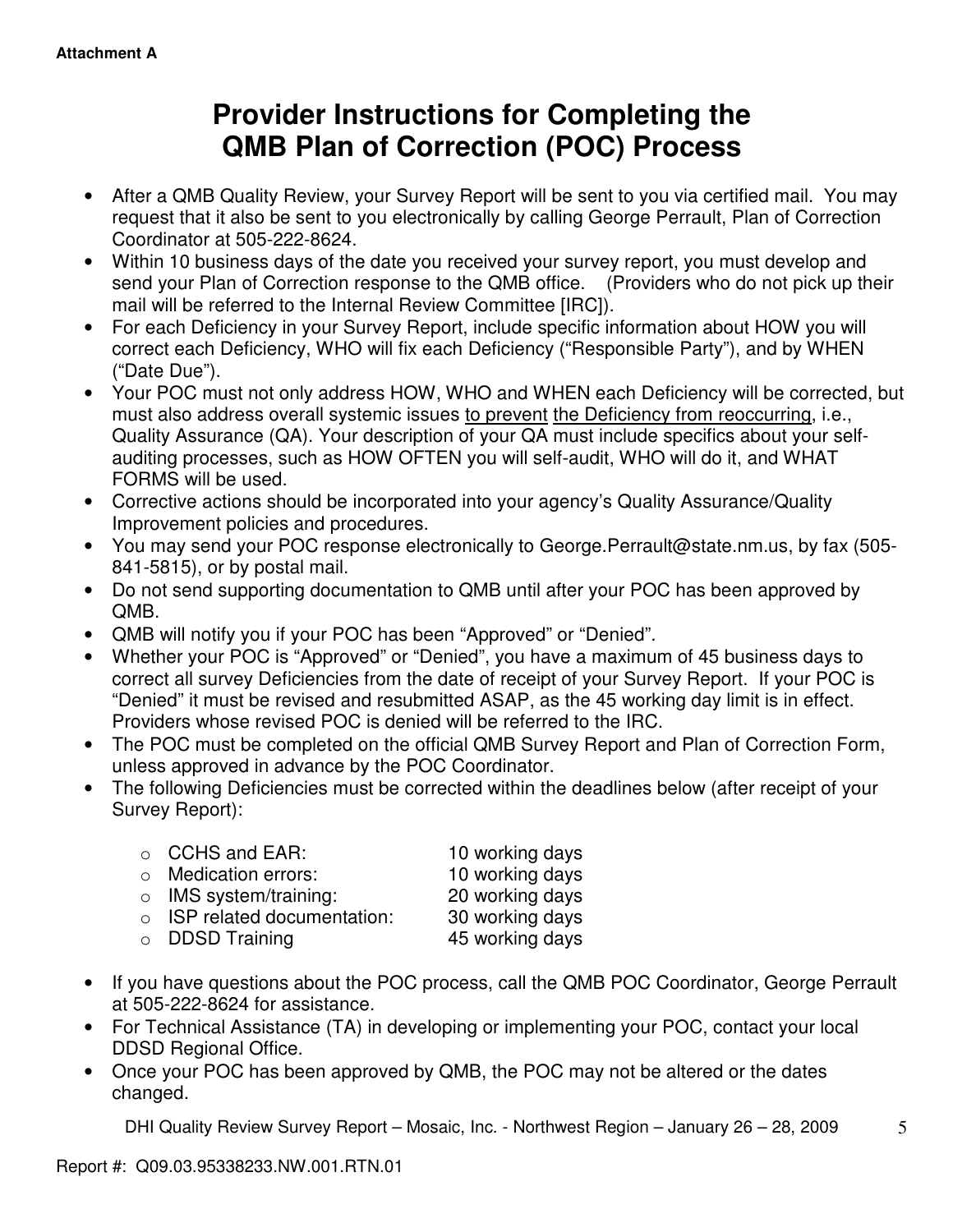- Requests for an extension or modification of your POC (post approval) must be made in writing and submitted to the POC Coordinator at QMB, and are approved on a case-by-case basis.
- When submitting supporting documentation, organize your documents by Tag #s, and annotate or label each document using Individual #s.
- Do not submit original documents, hard copies or scanned and electronically submitted copies are fine. Originals must be maintained in the agency/client file(s) as per DDSD Standards.
- Failure to submit, complete or implement your POC within the required timeframes will result in a referral to the IRC and the possible imposition of a \$200 per day Civil Monetary Penalty until it is received, completed and/or implemented.

6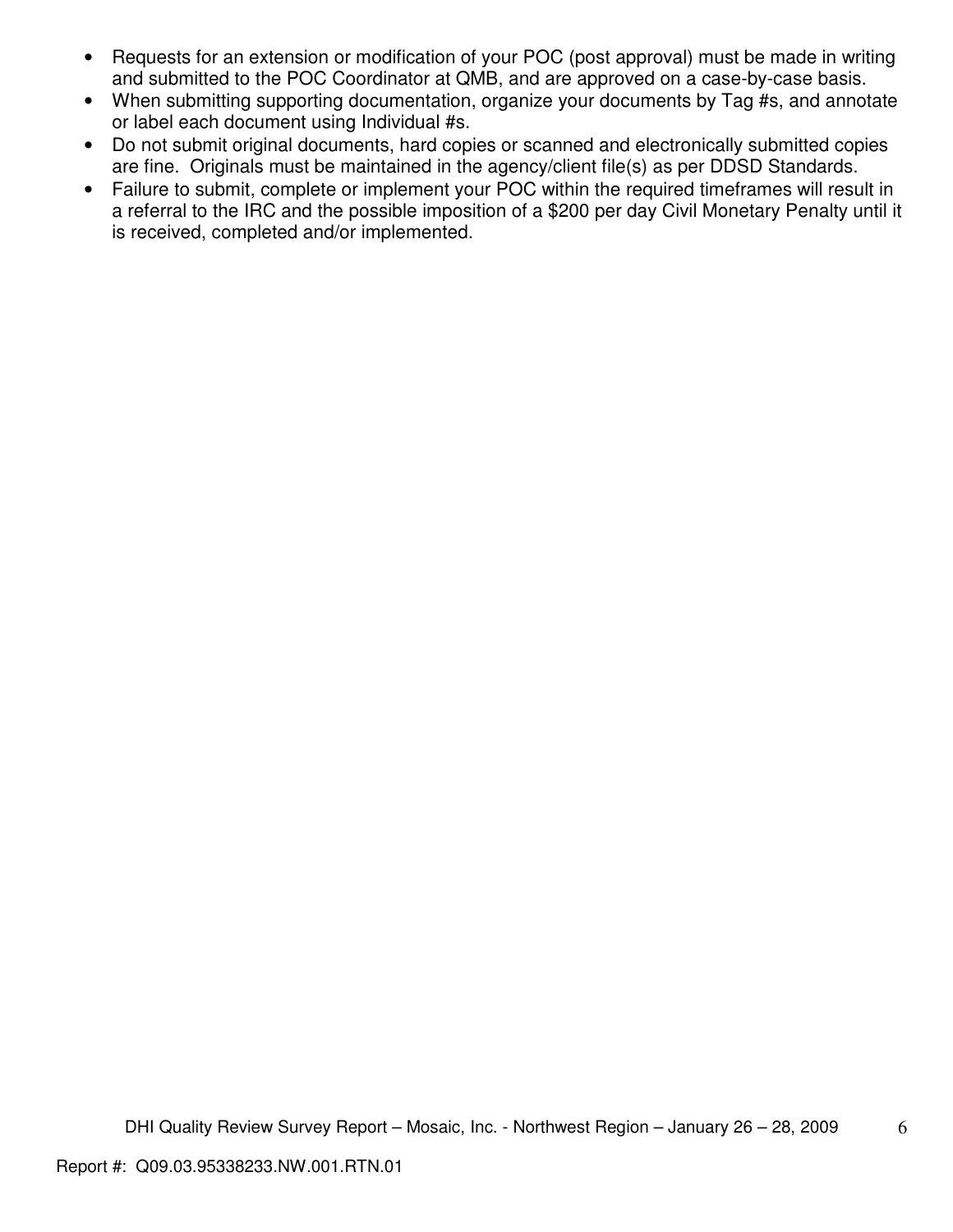# **QMB Scope and Severity Matrix of survey results**

Each deficiency in your Report of Findings is scored on a Scope and Severity Scale. The culmination of each deficiency's Scope and Severity is used to determine degree of compliance to standards and regulations and level of QMB Certification.

|                 |                  |                                                                |                                  | <b>SCOPE</b>                    |                                               |
|-----------------|------------------|----------------------------------------------------------------|----------------------------------|---------------------------------|-----------------------------------------------|
|                 |                  |                                                                | <b>Isolated</b><br>$01\% - 15\%$ | <b>Pattern</b><br>$16\% - 79\%$ | <b>Widespread</b><br>$80\% - 100\%$           |
| <b>SEVERITY</b> | High Impact      | Immediate<br>Jeopardy to<br>individual health<br>and or safety | J.                               | K.                              | L.                                            |
|                 |                  | <b>Actual harm</b>                                             | G.                               | Н.                              | I.                                            |
|                 | Medium<br>Impact | No Actual Harm<br><b>Potential for more</b>                    | D.                               | Е.                              | F. (3 or more)                                |
|                 |                  | than minimal harm                                              | $D.$ (2 or less)                 |                                 | <b>F.</b> (no conditions<br>of participation) |
|                 | Low<br>Impact    | No Actual Harm<br>Minimal potential<br>for harm.               | A.                               | Β.                              | C.                                            |

Scope and Severity Definitions:

## Key to Scope scale:

## Isolated:

A deficiency that is limited to 1% to 15% of the sample, usually impacting no more than one or two individuals in the sample.

## Pattern:

A deficiency that impacts a number or group of individuals from 16% to 79% of the sample is defined as a pattern finding. Pattern findings suggest the need for system wide corrective actions.

# Widespread:

A deficiency that impacts most or all (80% to 100%) of the individuals in the sample is defined as widespread or pervasive. Widespread findings suggest the need for system wide corrective actions as well as the need to implement a Continuous Quality Improvement process to improve or build infrastructure. Widespread findings must be referred to the Internal Review Committee for review and possible actions or sanctions.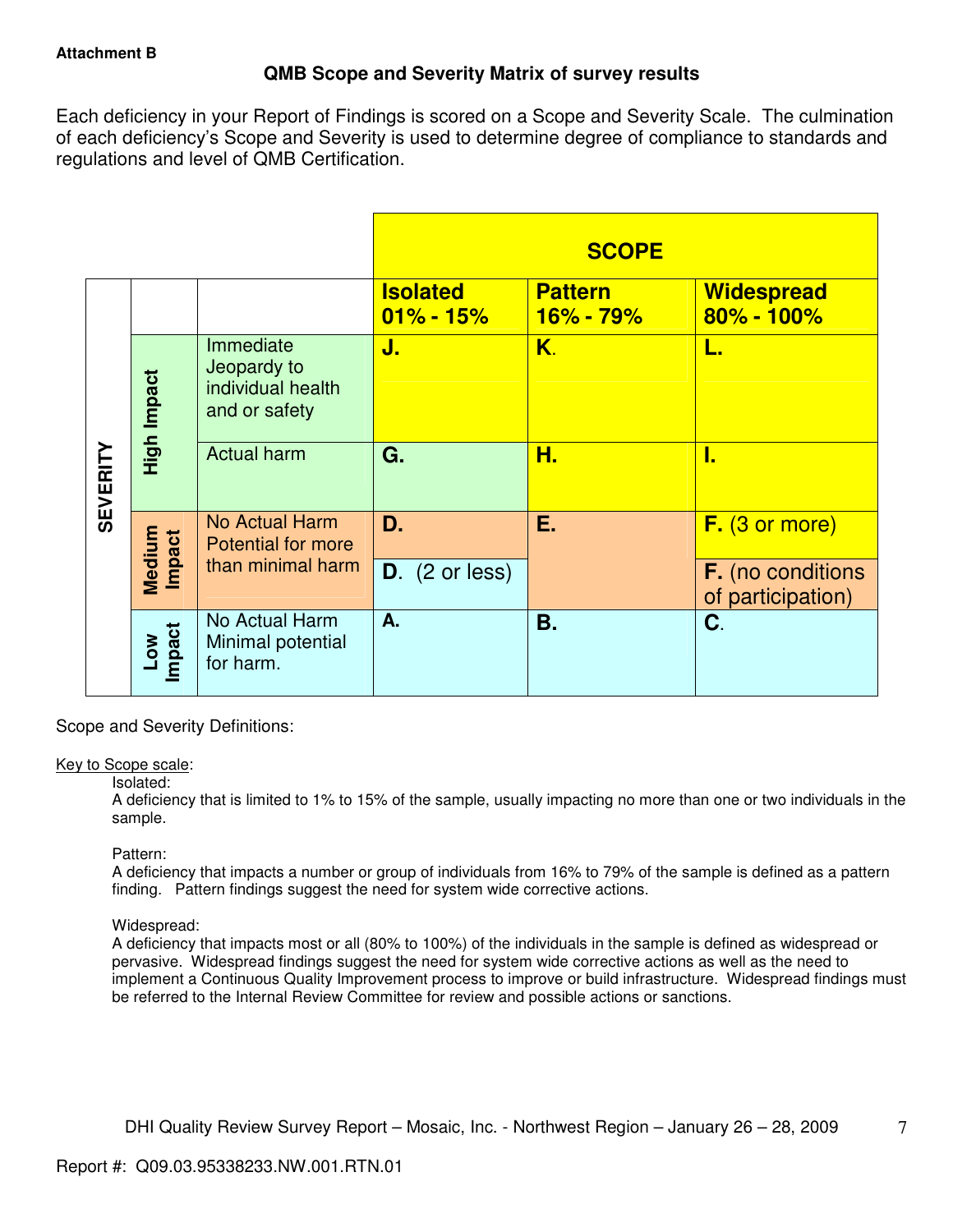#### Key to Severity scale:

Low Impact Severity: (Blue)

Low level findings have no or minimal potential for harm to an individual. Providers that have no findings above a "C" level may receive a "Quality" Certification approval rating from QMB.

#### Medium Impact Severity: (Tan)

Medium level findings have a potential for harm to an individual. Providers that have no findings above a "F" level and/or no more than two F level findings and no F level Conditions of Participation may receive a "Merit" Certification approval rating from QMB.

#### High Impact Severity: (Green or Yellow)

High level findings are when harm to an individual has occurred. Providers that have no findings above "I" level may only receive a "Standard" Approval rating from QMB and will be referred to the IRC.

#### High Impact Severity: (Yellow)

"J, K, and L" Level findings:

This is a finding of Immediate Jeopardy. If a provider is found to have "I" level findings or higher, with an outcome of Immediate Jeopardy, including repeat findings or Conditions of Participation they will be referred to the Internal Review Committee.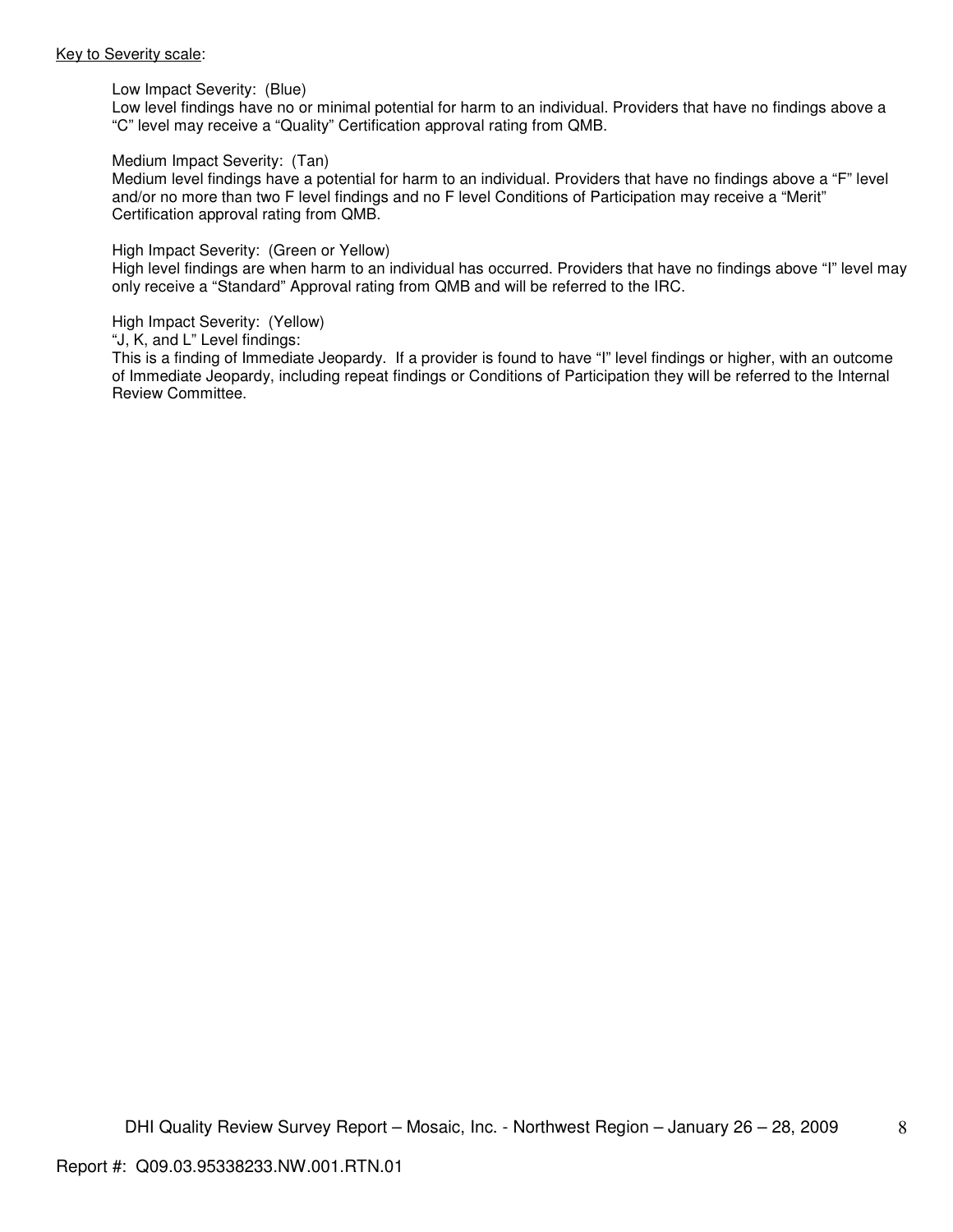# **Guidelines for the Provider Informal Reconsideration of Finding (IRF) Process**

# **Introduction:**

Throughout the process, surveyors are openly communicating with providers. Open communication means that surveyors have clarified issues and/or requested missing information before completing the review. Regardless, there may still be instances where the provider disagrees with a specific finding.

To informally dispute a finding the provider must request in writing an Informal Reconsideration of the Finding (IRF) to the QMB Deputy Bureau Chief **within 10 working days** of receipt of the final report.

The written request for an IRF must be completed on the **QMB Request for Informal Reconsideration of Finding Form** (available on the QMB website) and must specify in detail the request for reconsideration and why the finding is inaccurate. The **IRF request must include all supporting documentation or evidence that was not previously reviewed during the survey process.** 

# **The following limitations apply to the IRF process:**

- The request for an IRF and all supporting evidence must be received in 10 days.
- Findings based on evidence requested during the survey and not provided may not be subject to reconsideration.
- The supporting documentation must be new evidence not previously reviewed by the survey team.
- Providers must continue to complete their plan of correction during the IRF process
- Providers may not request an IRF to challenge the Scope and Severity of a finding.
- Providers may not request an IRF to challenge the sampling methodology.
- Providers may not request an IRF based on disagreement with the nature of the standard or regulation.
- Providers may not request an IRF to challenge the team composition
- Providers may not request an IRF to challenge the QMB Quality Approval Rating and the length of their DDSD provider contract.

# **A Provider forfeits the right to an IRF if the request is not made within 10 working days of receiving the report and does not include all supporting documentation or evidence to show compliance with the standards and regulations.**

QMB has 30 working days to complete the review and notify the provider of the decision. The request will be reviewed by the IRF committee. The Provider will be notified in writing of the ruling, no face to face meeting will be conducted.

When a Provider requests that a finding be reconsidered, it does not stop or delay the Plan of Correction process. **Providers must continue to complete the Plan of Correction, including the finding in dispute regardless of the IRF status.** If a finding is successfully reconsidered, it will be noted and will be removed or modified from the report. It should be noted that in some cases a Plan of Correction may be completed prior to the IRF process being completed. The provider will be notified in writing on the decisions of the IRF committee.

## **Administrative Review Process:**

If a Provider desires to challenge the decision of the IRF committee they may request an Administrative Review by the DHI and DDSD Director. The Request must be made in writing to the QMB Bureau Chief and received within 5 days of notification from the IRF decision.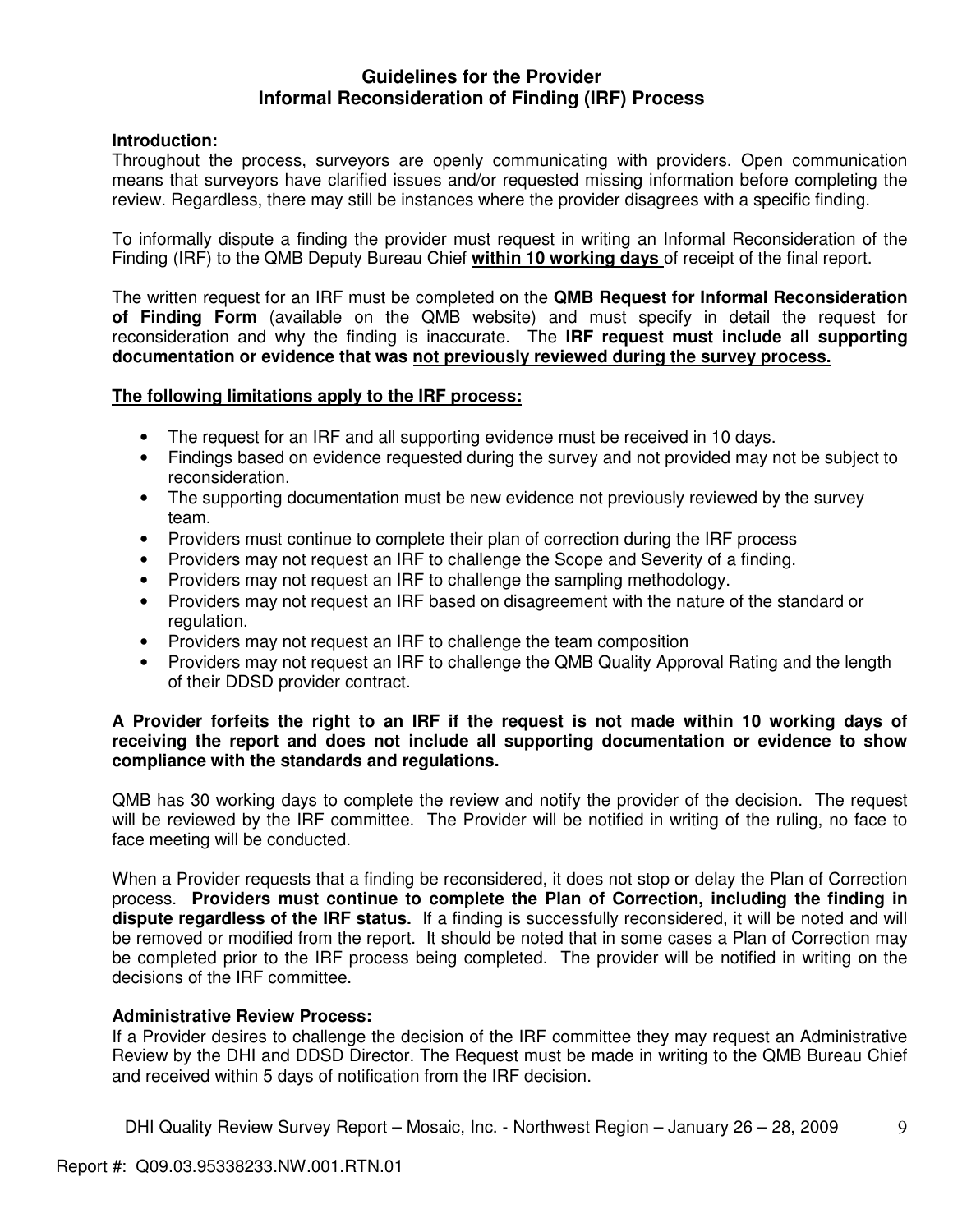# **Regarding IRC Sanctions:**

The Informal Reconsideration of the Finding process is a separate process specific to QMB Survey Findings and should not be confused with any process associated with IRC Sanctions.

If a Provider desires to Dispute or Appeal an IRC Sanction that is a separate and different process. Providers may choose the Informal Dispute Resolution Process or the Formal Medicaid Fair Hearing Process to dispute or appeal IRC sanctions, please refer to the DOH Sanction policy and section 39 of the provider contract agreement.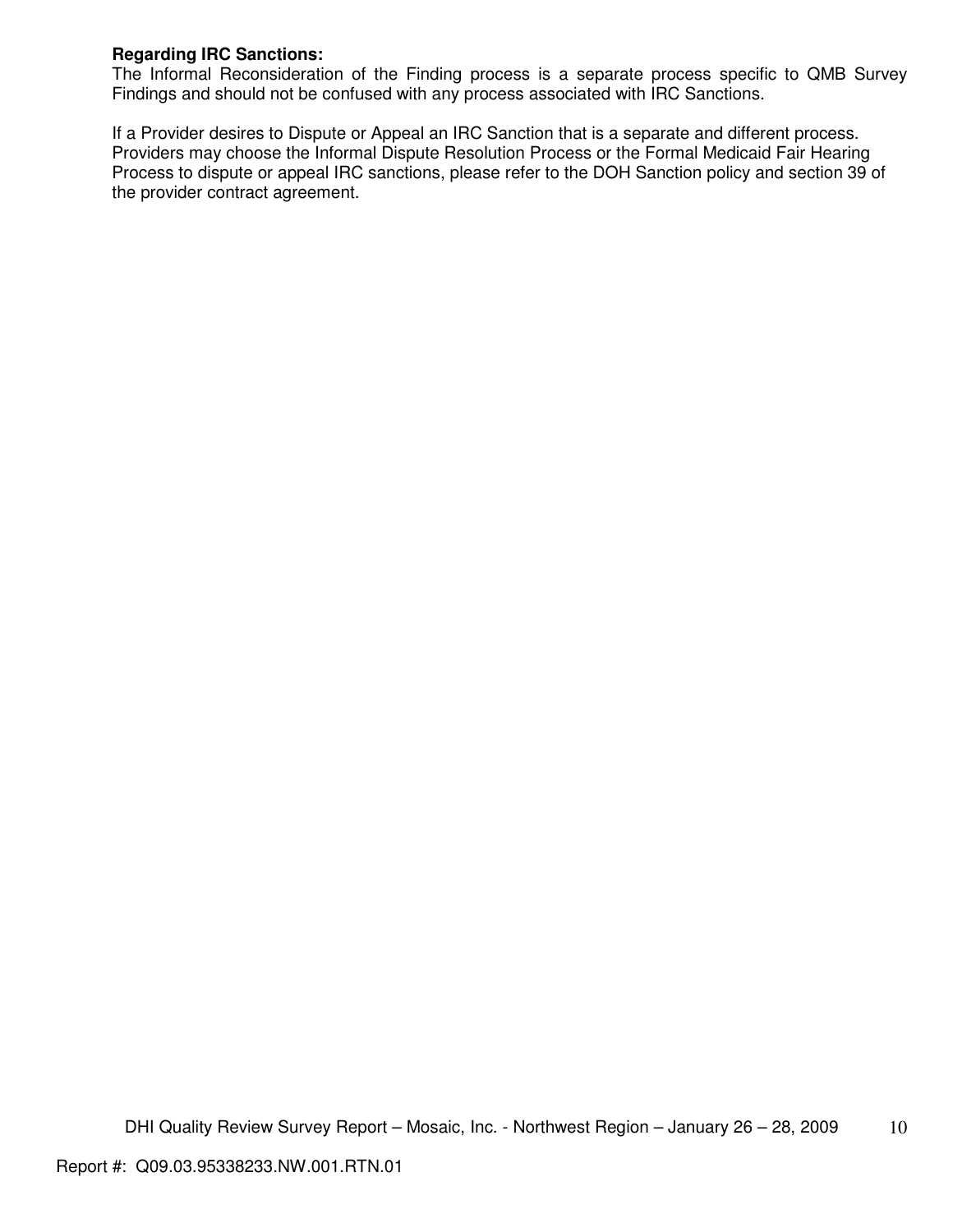# **Agency: Mosaic, Inc. - Northwest Region**  Program: Developmental Disabilities Waiver Service: Community Living (Supported Living & Family Living) & Community Inclusion (Community Access & Adult Habilitation)<br>Routine Monitoring Type:<br>Date of Survey: **Date of Survey: January 26 – 28, 2009**

| <b>Statute</b>                                                                            | <b>Deficiency</b>                                     | <b>Agency Plan of Correction and</b><br><b>Responsible Party</b> | Date Due |
|-------------------------------------------------------------------------------------------|-------------------------------------------------------|------------------------------------------------------------------|----------|
| Tag # 1A03 CQI System                                                                     | <b>Scope and Severity Rating: C</b>                   |                                                                  |          |
| Developmental Disabilities (DD) Waiver Service                                            | Based on record review, the Agency failed to          |                                                                  |          |
| Standards effective 4/1/2007                                                              | develop and implement a Continuous Quality            |                                                                  |          |
| <b>CHAPTER 1 I. PROVIDER AGENCY</b>                                                       | Management System.                                    |                                                                  |          |
| <b>ENROLLMENT PROCESS</b>                                                                 |                                                       |                                                                  |          |
| I. Continuous Quality Management System:                                                  | Review of the Agency's "Continuous Quality            |                                                                  |          |
| Prior to approval or renewal of a DD Waiver                                               | Enhancement Plan" provided during the on-site         |                                                                  |          |
| Provider Agreement, the Provider Agency is                                                | survey did not contain the components required        |                                                                  |          |
| required to submit in writing the current                                                 | by Standards.                                         |                                                                  |          |
| Continuous Quality Improvement Plan to the<br>DOH for approval. In addition, on an annual | The Agency's CQI Plan did not contain the             |                                                                  |          |
| basis DD Waiver Provider Agencies shall                                                   | following components:                                 |                                                                  |          |
| develop or update and implement the                                                       |                                                       |                                                                  |          |
| Continuous Quality Improvement Plan. The CQI                                              | (1) Individual access to needed services and          |                                                                  |          |
| Plan shall be used to 1) discover strengths and                                           | supports;                                             |                                                                  |          |
| challenges of the provider agency, as well as                                             | Effectiveness and timeliness of<br>(2)                |                                                                  |          |
| strengths, and barriers individuals experience in                                         | implementation of Individualized Service              |                                                                  |          |
| receiving the quality, quantity, and                                                      | Plans:                                                |                                                                  |          |
| meaningfulness of services that he or she                                                 | (3) Trends in achievement of individual               |                                                                  |          |
| desires; 2) build on strengths and remediate                                              | outcomes in the Individual Service Plans;             |                                                                  |          |
| individual and provider level issues to improve                                           | (4) Trends in medication and medical incidents        |                                                                  |          |
| the provider's service provision over time. At a                                          | leading to adverse health events;                     |                                                                  |          |
| minimum the CQI Plan shall address how the                                                | (5) Trends in the adequacy of planning and            |                                                                  |          |
| agency will collect, analyze, act on data and                                             | coordination of healthcare supports at both           |                                                                  |          |
| evaluate results related to:                                                              | supervisory and direct support levels;                |                                                                  |          |
| Individual access to needed services and<br>(1)<br>supports;                              | Quality and completeness documentation;<br>(6)<br>and |                                                                  |          |
| Effectiveness and timeliness of<br>(2)                                                    | Trends in individual and guardian<br>(7)              |                                                                  |          |
| implementation of Individualized Service                                                  | satisfaction                                          |                                                                  |          |
| Plans;                                                                                    |                                                       |                                                                  |          |
| Trends in achievement of individual<br>(3)                                                |                                                       |                                                                  |          |
| outcomes in the Individual Service Plans;                                                 |                                                       |                                                                  |          |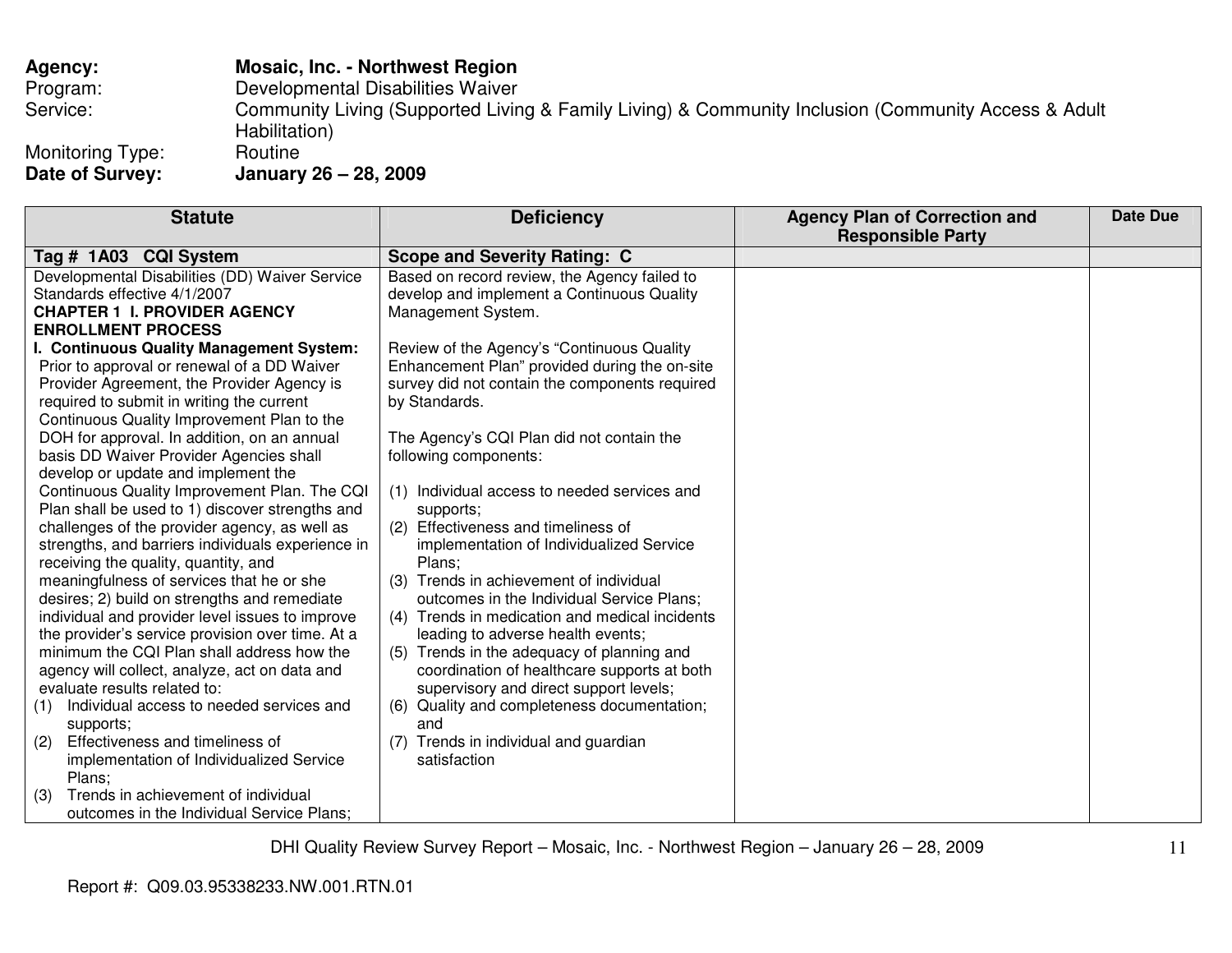|     | (4) Trends in medication and medical incidents                                                                                       |  |  |
|-----|--------------------------------------------------------------------------------------------------------------------------------------|--|--|
|     | leading to adverse health events;                                                                                                    |  |  |
|     | (5) Trends in the adequacy of planning and                                                                                           |  |  |
|     |                                                                                                                                      |  |  |
|     | coordination of healthcare supports at both<br>supervisory and direct support levels;<br>(6) Quality and completeness documentation; |  |  |
|     |                                                                                                                                      |  |  |
|     |                                                                                                                                      |  |  |
|     | and                                                                                                                                  |  |  |
|     |                                                                                                                                      |  |  |
| (7) | Trends in individual and guardian                                                                                                    |  |  |
|     | satisfaction.                                                                                                                        |  |  |
|     |                                                                                                                                      |  |  |
|     |                                                                                                                                      |  |  |
|     |                                                                                                                                      |  |  |
|     |                                                                                                                                      |  |  |
|     |                                                                                                                                      |  |  |
|     |                                                                                                                                      |  |  |
|     |                                                                                                                                      |  |  |
|     |                                                                                                                                      |  |  |
|     |                                                                                                                                      |  |  |
|     |                                                                                                                                      |  |  |
|     |                                                                                                                                      |  |  |
|     |                                                                                                                                      |  |  |
|     |                                                                                                                                      |  |  |
|     |                                                                                                                                      |  |  |
|     |                                                                                                                                      |  |  |
|     |                                                                                                                                      |  |  |
|     |                                                                                                                                      |  |  |
|     |                                                                                                                                      |  |  |
|     |                                                                                                                                      |  |  |
|     |                                                                                                                                      |  |  |
|     |                                                                                                                                      |  |  |
|     |                                                                                                                                      |  |  |
|     |                                                                                                                                      |  |  |
|     |                                                                                                                                      |  |  |
|     |                                                                                                                                      |  |  |
|     |                                                                                                                                      |  |  |
|     |                                                                                                                                      |  |  |
|     |                                                                                                                                      |  |  |
|     |                                                                                                                                      |  |  |
|     |                                                                                                                                      |  |  |
|     |                                                                                                                                      |  |  |
|     |                                                                                                                                      |  |  |
|     |                                                                                                                                      |  |  |
|     |                                                                                                                                      |  |  |
|     |                                                                                                                                      |  |  |
|     |                                                                                                                                      |  |  |
|     |                                                                                                                                      |  |  |
|     |                                                                                                                                      |  |  |
|     |                                                                                                                                      |  |  |
|     |                                                                                                                                      |  |  |
|     |                                                                                                                                      |  |  |
|     |                                                                                                                                      |  |  |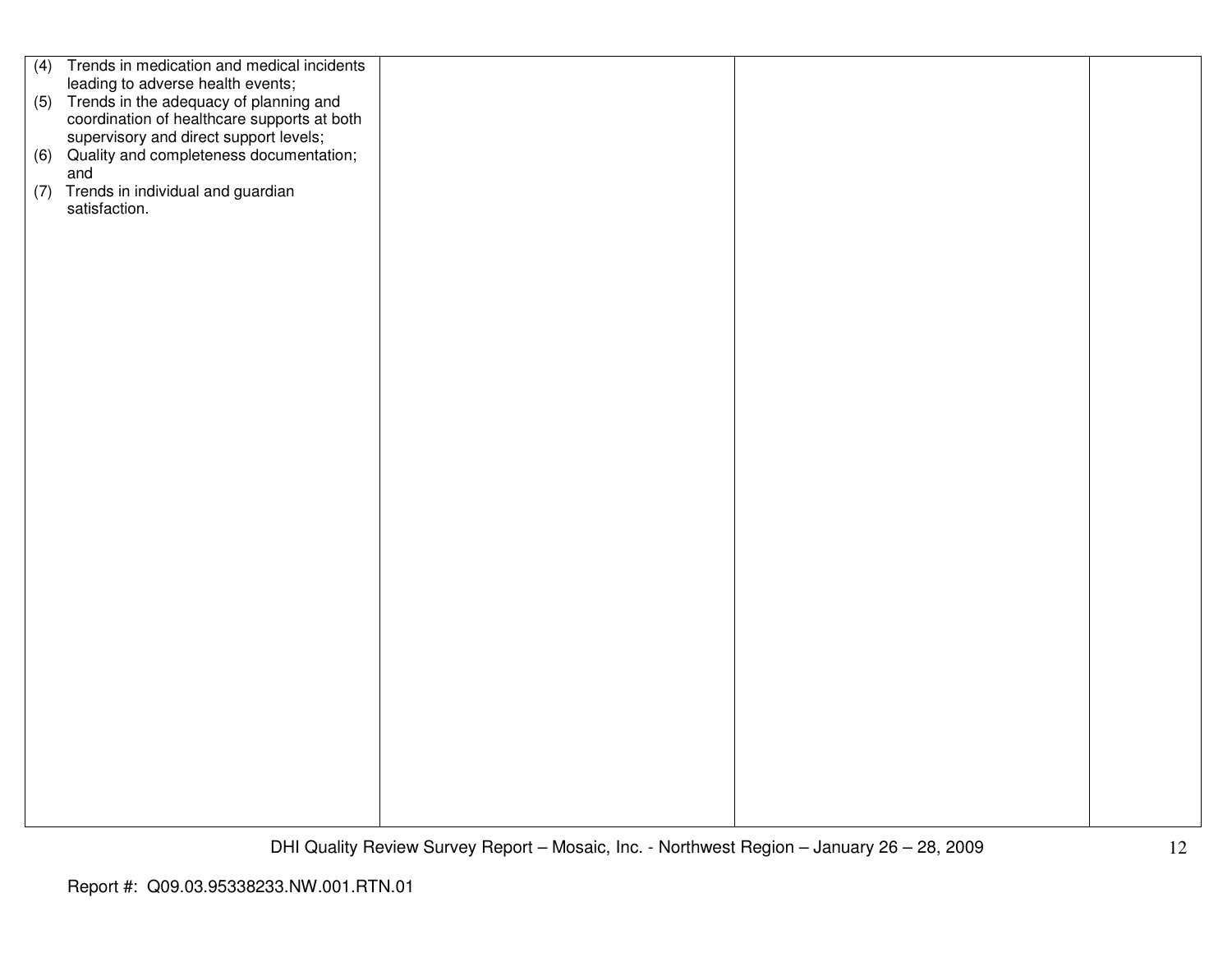| Tag #1A08 Agency Case File                            | <b>Scope and Severity Rating: B</b>            |  |
|-------------------------------------------------------|------------------------------------------------|--|
| Developmental Disabilities (DD) Waiver Service        | Based on record review, the Agency failed to   |  |
| Standards effective 4/1/2007                          | maintain at the administrative office a        |  |
| <b>CHAPTER 1 II. PROVIDER AGENCY</b>                  | confidential case file for 2 of 7 individuals. |  |
| <b>REQUIREMENTS:</b> The objective of these           |                                                |  |
| standards is to establish Provider Agency policy,     | Review of the Agency individual case files     |  |
| procedure and reporting requirements for DD           | revealed the following items were not found,   |  |
| Medicaid Waiver program. These requirements           | incomplete, and/or not current:                |  |
| apply to all such Provider Agency staff, whether      |                                                |  |
| directly employed or subcontracting with the          | • Addendum A $(H2 \& 5)$                       |  |
| Provider Agency. Additional Provider Agency           |                                                |  |
| requirements and personnel qualifications may         |                                                |  |
| be applicable for specific service standards.         |                                                |  |
| D. Provider Agency Case File for the                  |                                                |  |
| Individual: All Provider Agencies shall maintain      |                                                |  |
| at the administrative office a confidential case      |                                                |  |
| file for each individual. Case records belong to      |                                                |  |
| the individual receiving services and copies shall    |                                                |  |
| be provided to the receiving agency whenever          |                                                |  |
| an individual changes providers. The record           |                                                |  |
| must also be made available for review when           |                                                |  |
| requested by DOH, HSD or federal government           |                                                |  |
| representatives for oversight purposes. The           |                                                |  |
| individual's case file shall include the following    |                                                |  |
| requirements:                                         |                                                |  |
| Emergency contact information, including<br>(1)       |                                                |  |
| the individual's address, telephone number,           |                                                |  |
| names and telephone numbers of relatives,             |                                                |  |
| or guardian or conservator, physician's               |                                                |  |
| name(s) and telephone number(s),                      |                                                |  |
| pharmacy name, address and telephone                  |                                                |  |
| number, and health plan if appropriate;               |                                                |  |
| The individual's complete and current ISP,<br>(2)     |                                                |  |
| with all supplemental plans specific to the           |                                                |  |
| individual, and the most current completed            |                                                |  |
| Health Assessment Tool (HAT);                         |                                                |  |
| (3)<br>Progress notes and other service delivery      |                                                |  |
| documentation;                                        |                                                |  |
| Crisis Prevention/Intervention Plans, if there<br>(4) |                                                |  |
| are any for the individual;                           |                                                |  |
| A medical history, which shall include at<br>(5)      |                                                |  |
| least demographic data, current and past              |                                                |  |
| medical diagnoses including the cause (if             |                                                |  |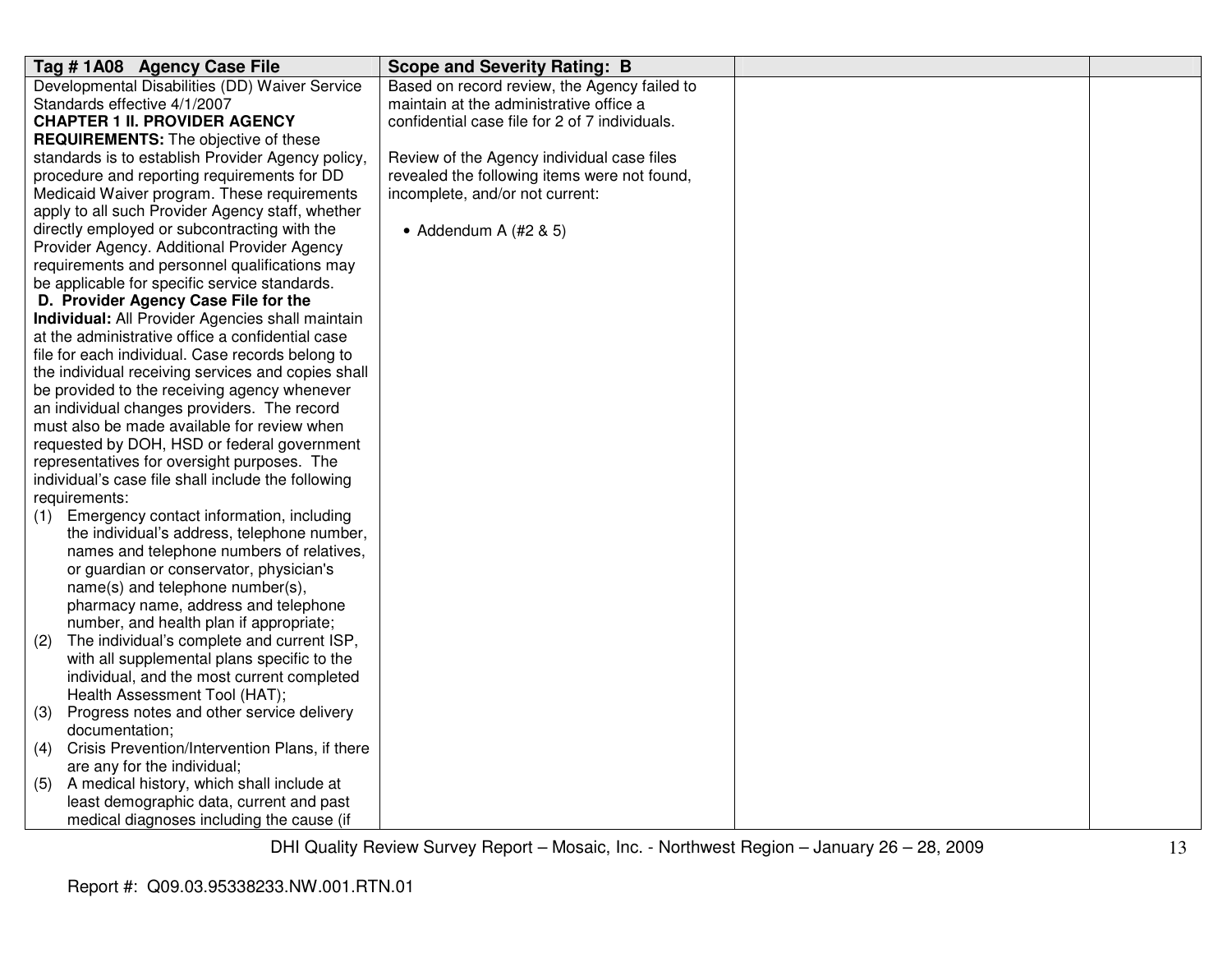|     | known) of the developmental disability,        |  |  |
|-----|------------------------------------------------|--|--|
|     | psychiatric diagnoses, allergies (food,        |  |  |
|     | environmental, medications),                   |  |  |
|     |                                                |  |  |
|     | immunizations, and most recent physical        |  |  |
|     | exam;                                          |  |  |
| (6) | When applicable, transition plans              |  |  |
|     | completed for individuals at the time of       |  |  |
|     | discharge from Fort Stanton Hospital or Los    |  |  |
|     | Lunas Hospital and Training School; and        |  |  |
| (7) | Case records belong to the individual          |  |  |
|     | receiving services and copies shall be         |  |  |
|     | provided to the individual upon request.       |  |  |
| (8) | The receiving Provider Agency shall be         |  |  |
|     | provided at a minimum the following            |  |  |
|     |                                                |  |  |
|     | records whenever an individual changes         |  |  |
|     | provider agencies:                             |  |  |
|     | (a) Complete file for the past 12 months;      |  |  |
|     | (b) ISP and quarterly reports from the current |  |  |
|     | and prior ISP year;                            |  |  |
|     | (c) Intake information from original admission |  |  |
|     | to services; and                               |  |  |
|     | (d) When applicable, the Individual Transition |  |  |
|     | Plan at the time of discharge from Los         |  |  |
|     | Lunas Hospital and Training School or Ft.      |  |  |
|     | Stanton Hospital.                              |  |  |
|     |                                                |  |  |
|     |                                                |  |  |
|     |                                                |  |  |
|     |                                                |  |  |
|     |                                                |  |  |
|     |                                                |  |  |
|     |                                                |  |  |
|     |                                                |  |  |
|     |                                                |  |  |
|     |                                                |  |  |
|     |                                                |  |  |
|     |                                                |  |  |
|     |                                                |  |  |
|     |                                                |  |  |
|     |                                                |  |  |
|     |                                                |  |  |
|     |                                                |  |  |
|     |                                                |  |  |
|     |                                                |  |  |
|     |                                                |  |  |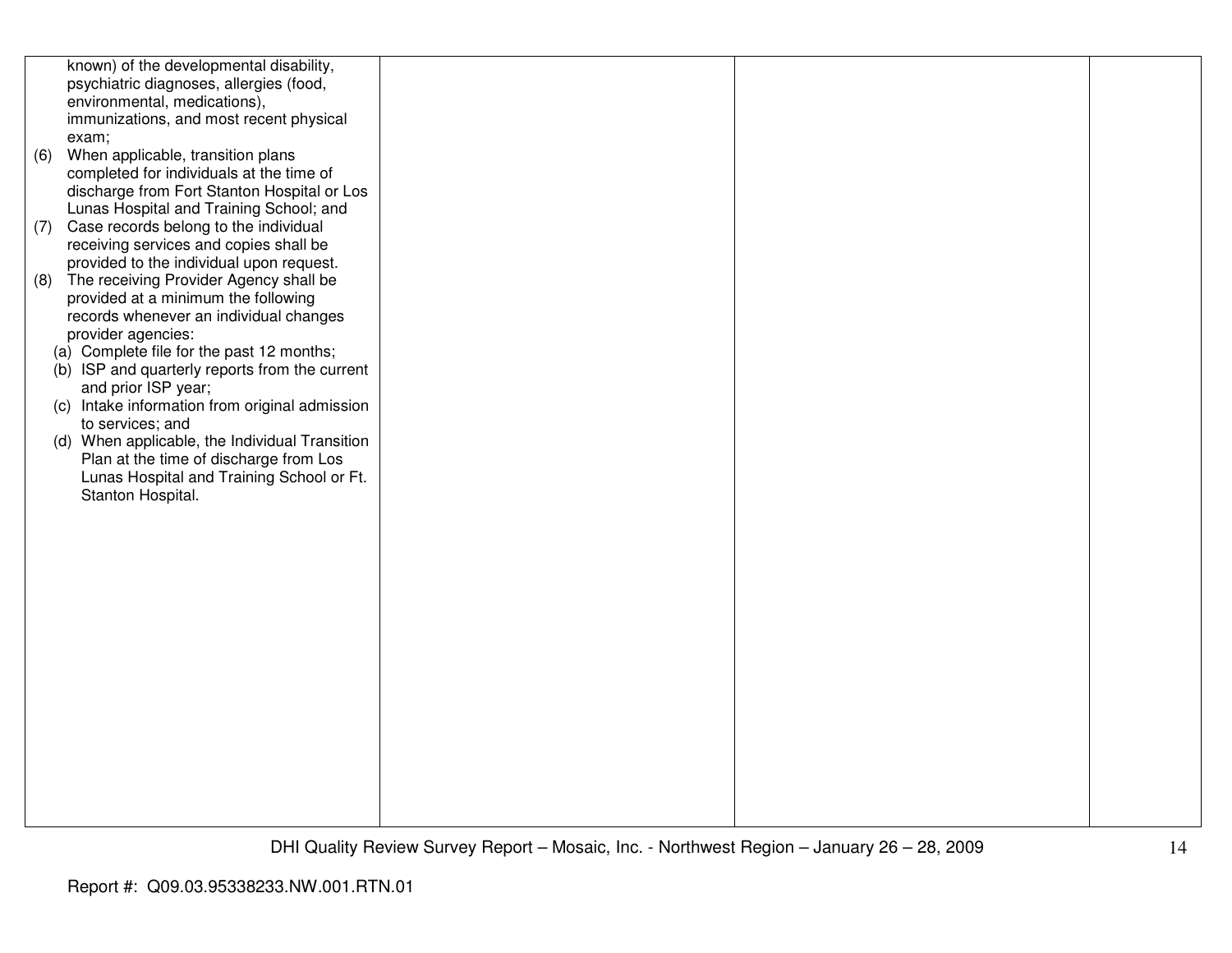| Tag # 1A09 Medication Delivery (MAR)                | <b>Scope and Severity Rating: E</b>            |  |
|-----------------------------------------------------|------------------------------------------------|--|
| Developmental Disabilities (DD) Waiver Service      | Medication Administration Records (MAR) were   |  |
| Standards effective 4/1/2007                        | reviewed for the months of September, October, |  |
| <b>CHAPTER 1 II. PROVIDER AGENCY</b>                | and November 2008.                             |  |
| <b>REQUIREMENTS:</b> The objective of these         |                                                |  |
| standards is to establish Provider Agency policy,   | Based on record review, 2 of 7 individuals had |  |
| procedure and reporting requirements for DD         | Medication Administration Records, which       |  |
| Medicaid Waiver program. These requirements         | contained missing medications entries and/or   |  |
| apply to all such Provider Agency staff, whether    | other errors:                                  |  |
| directly employed or subcontracting with the        |                                                |  |
| Provider Agency. Additional Provider Agency         | Individual #1                                  |  |
| requirements and personnel qualifications may       | September 2008                                 |  |
| be applicable for specific service standards.       | Medication Administration Record document      |  |
| <b>Medication Delivery: Provider Agencies</b><br>Е. | did not contain a signature page that          |  |
| that provide Community Living, Community            | designates the full name that corresponds to   |  |
| Inclusion or Private Duty Nursing services shall    | each initial used to document administered or  |  |
| have written policies and procedures regarding      | assisted delivery of each dose.                |  |
| medication(s) delivery and tracking and reporting   |                                                |  |
| of medication errors in accordance with DDSD        | Depakote ER 500mg (2 times daily)<br>$\bullet$ |  |
| Medication Assessment and Delivery Policy and       | Zyrtec 10mg (1 time daily)                     |  |
| Procedures, the Board of Nursing Rules and          | Neurontin Gabapentin 300mg (2 times            |  |
| Board of Pharmacy standards and regulations.        | daily)                                         |  |
|                                                     | Luvox Fluvoxamine 100mg (2 times<br>$\bullet$  |  |
| (2) When required by the DDSD Medication            | daily)                                         |  |
| Assessment and Delivery Policy, Medication          | Seroquel 300mg (1 time daily)<br>$\bullet$     |  |
| Administration Records (MAR) shall be               | Seroquel 200mg (1 time daily)                  |  |
| maintained and include:                             |                                                |  |
| (a) The name of the individual, a transcription     | October 2008                                   |  |
| of the physician's written or licensed              | Medication Administration Record document      |  |
| health care provider's prescription                 | did not contain a signature page that          |  |
| including the brand and generic name of             | designates the full name that corresponds to   |  |
| the medication, diagnosis for which the             | each initial used to document administered or  |  |
| medication is prescribed;                           | assisted delivery of each dose.                |  |
| (b) Prescribed dosage, frequency and                |                                                |  |
| method/route of administration, times and           | Depakote ER 500mg (2 times daily)              |  |
| dates of administration;                            | Zyrtec 10mg (1 time daily)                     |  |
| Initials of the individual administering or<br>(C)  | Neurontin Gabapentin 300mg (2 times            |  |
| assisting with the medication;                      | daily)                                         |  |
| (d) Explanation of any medication irregularity;     | Luvox Fluvoxamine 100mg (2 times               |  |
| (e) Documentation of any allergic reaction or       | daily)                                         |  |
| adverse medication effect; and                      | Seroquel 300mg (1 time daily)                  |  |
| For PRN medication, an explanation for              | Seroquel 200mg (1 time daily)                  |  |
| the use of the PRN medication shall                 |                                                |  |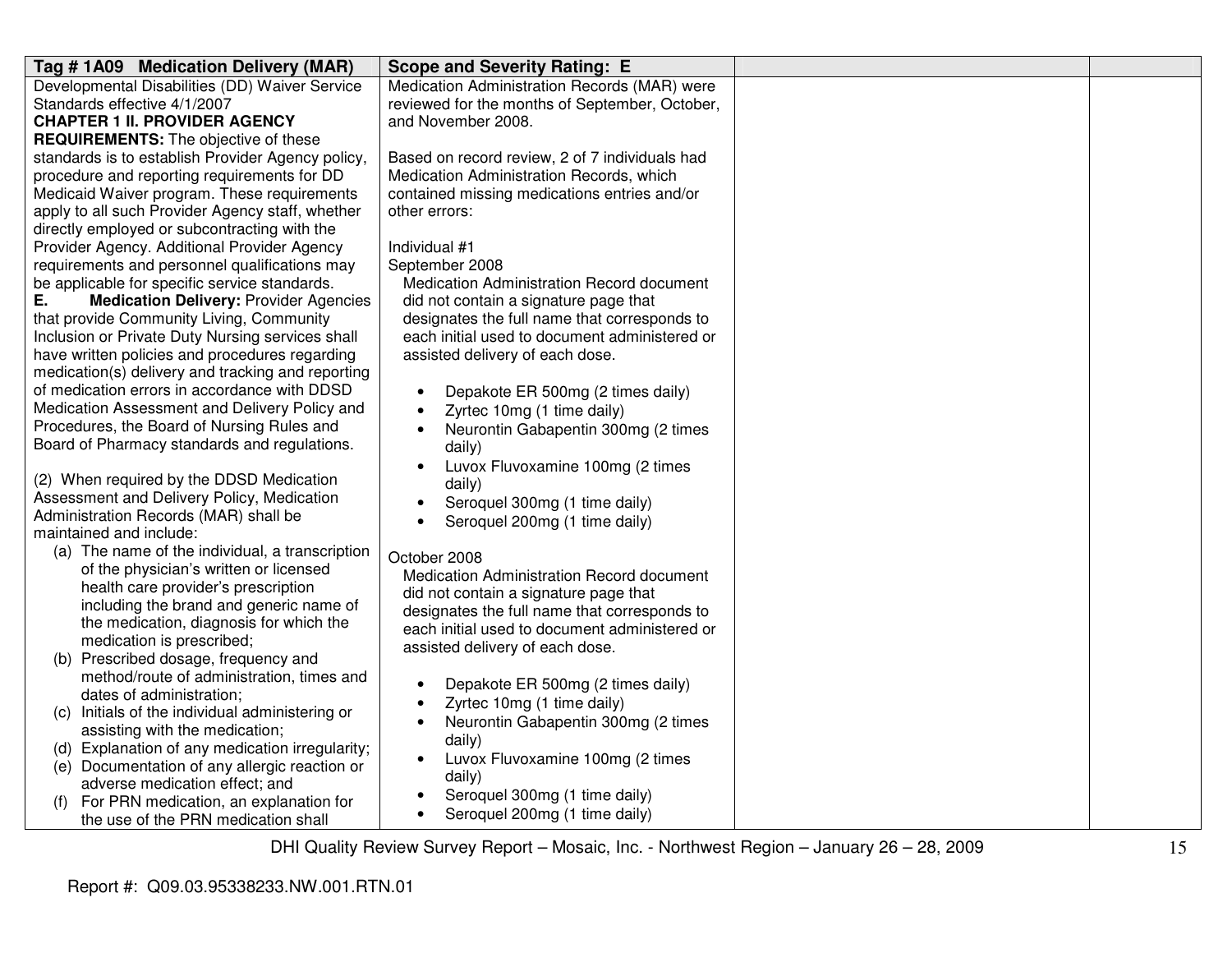| administered.<br>(4)<br>(5)<br>medications; | include observable signs/symptoms or<br>circumstances in which the medication is<br>to be used, and documentation of<br>effectiveness of PRN medication<br>(3) The Provider Agency shall also maintain a<br>signature page that designates the full<br>name that corresponds to each initial used<br>to document administered or assisted<br>delivery of each dose;<br>MARs are not required for individuals<br>participating in Independent Living who self-<br>administer their own medications;<br>Information from the prescribing pharmacy<br>regarding medications shall be kept in the<br>home and community inclusion service<br>locations and shall include the expected<br>desired outcomes of administrating the<br>medication, signs and symptoms of adverse<br>events and interactions with other | November 2008<br>Medication Administration Record document<br>did not contain a signature page that<br>designates the full name that corresponds to<br>each initial used to document administered or<br>assisted delivery of each dose.<br>Depakote ER 500mg (2 times daily)<br>Zyrtec 10mg (1 time daily)<br>Neurontin Gabapentin 300mg (2 times<br>daily)<br>Luvox Fluvoxamine 100mg (2 times<br>daily)<br>Seroquel 300mg (1 time daily)<br>Seroquel 200mg (1 time daily)<br>Individual #4<br>October 2008<br>Medication Administration Record contained<br>missing entries. No documentation found<br>indicating reason for missing entries: |  |
|---------------------------------------------|----------------------------------------------------------------------------------------------------------------------------------------------------------------------------------------------------------------------------------------------------------------------------------------------------------------------------------------------------------------------------------------------------------------------------------------------------------------------------------------------------------------------------------------------------------------------------------------------------------------------------------------------------------------------------------------------------------------------------------------------------------------------------------------------------------------|-------------------------------------------------------------------------------------------------------------------------------------------------------------------------------------------------------------------------------------------------------------------------------------------------------------------------------------------------------------------------------------------------------------------------------------------------------------------------------------------------------------------------------------------------------------------------------------------------------------------------------------------------|--|
| (i)<br>(ii)<br>(iii)                        | NMAC 16.19.11.8 MINIMUM STANDARDS:<br>A. MINIMUM STANDARDS FOR THE<br>DISTRIBUTION, STORAGE, HANDLING AND<br>RECORD KEEPING OF DRUGS:<br>(d) The facility shall have a Medication<br>Administration Record (MAR) documenting<br>medication administered to residents, including<br>over-the-counter medications. This<br>documentation shall include:<br>Name of resident;<br>Date given;<br>Drug product name;                                                                                                                                                                                                                                                                                                                                                                                                | • Oyster Shell 500 mg. vitamin D Tablet (3<br>times daily) - Blank 10/1/2008 (12 Noon) &<br>10/12/2008 (5 PM).<br>November 2008<br>Medication Administration Record contained<br>missing entries. No documentation found<br>indicating reason for missing entries:<br>• Debrox (OTC) (1 time daily) - Blank<br>November 1, 2, 3, 7, 8, 9, 10, 14, 15, 16,<br>17, 21, 22, 23, 24, 28, 29, 30 & 31.                                                                                                                                                                                                                                               |  |
| (iv)<br>(v)<br>(vi)<br>(ix)                 | Dosage and form;<br>Strength of drug;<br>Route of administration;<br>(vii) How often medication is to be taken;<br>(viii) Time taken and staff initials;<br>Dates when the medication is<br>discontinued or changed;                                                                                                                                                                                                                                                                                                                                                                                                                                                                                                                                                                                           |                                                                                                                                                                                                                                                                                                                                                                                                                                                                                                                                                                                                                                                 |  |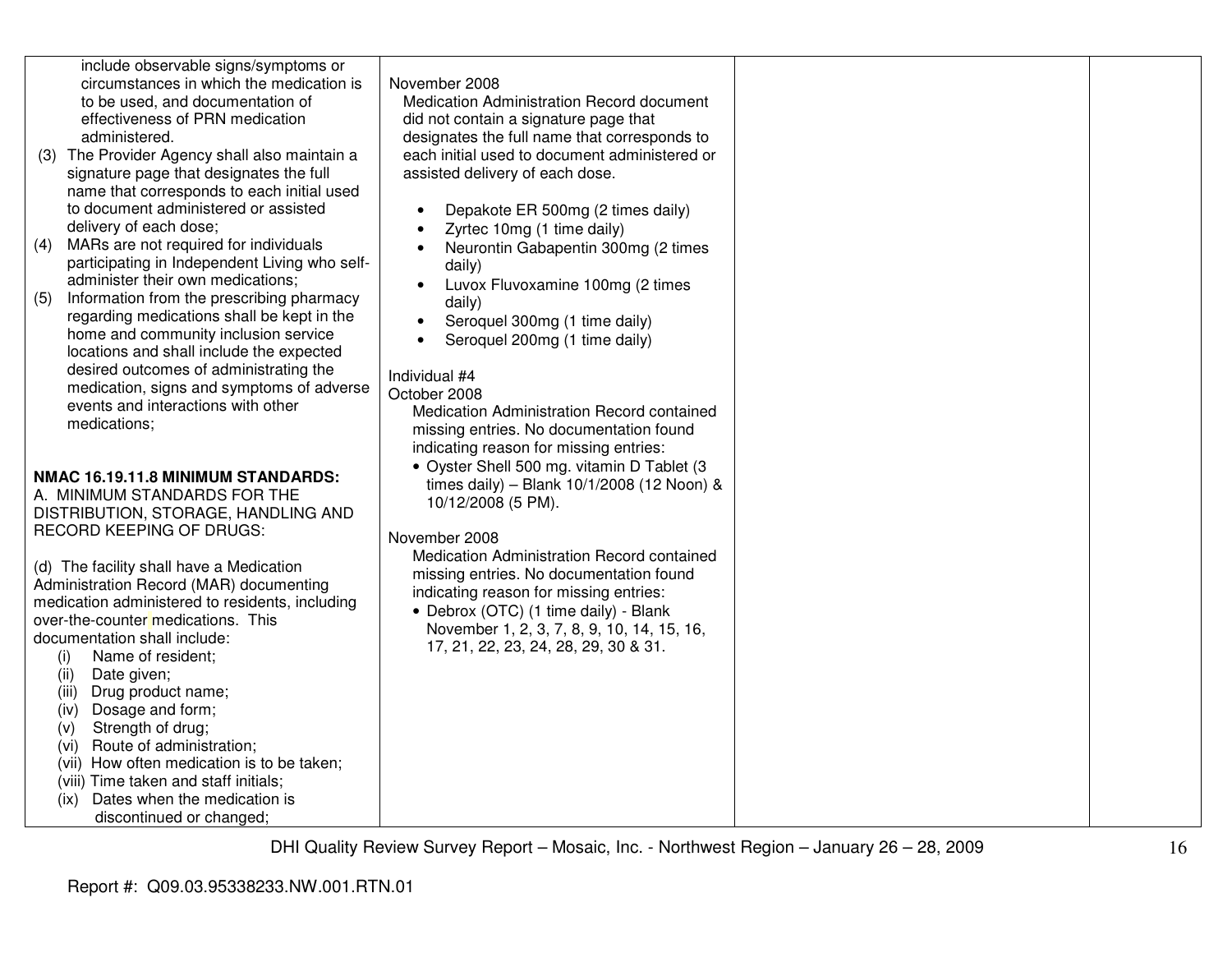| The name and initials of all staff<br>(x)                         |  |  |
|-------------------------------------------------------------------|--|--|
|                                                                   |  |  |
| administering medications.                                        |  |  |
|                                                                   |  |  |
| <b>Model Custodial Procedure Manual</b>                           |  |  |
|                                                                   |  |  |
| <b>D. Administration of Drugs</b>                                 |  |  |
| Unless otherwise stated by practitioner, patients                 |  |  |
|                                                                   |  |  |
| will not be allowed to administer their own                       |  |  |
| medications.                                                      |  |  |
|                                                                   |  |  |
| Document the practitioner's order authorizing the                 |  |  |
| self-administration of medications.                               |  |  |
|                                                                   |  |  |
|                                                                   |  |  |
| All PRN (As needed) medications shall have                        |  |  |
|                                                                   |  |  |
| complete detail instructions regarding the                        |  |  |
| administering of the medication. This shall                       |  |  |
|                                                                   |  |  |
| include:                                                          |  |  |
| $\triangleright$ symptoms that indicate the use of the            |  |  |
|                                                                   |  |  |
| medication,                                                       |  |  |
| $\triangleright$ exact dosage to be used, and                     |  |  |
|                                                                   |  |  |
| the exact amount to be used in a 24 hour<br>$\blacktriangleright$ |  |  |
| period.                                                           |  |  |
|                                                                   |  |  |
|                                                                   |  |  |
|                                                                   |  |  |
|                                                                   |  |  |
|                                                                   |  |  |
|                                                                   |  |  |
|                                                                   |  |  |
|                                                                   |  |  |
|                                                                   |  |  |
|                                                                   |  |  |
|                                                                   |  |  |
|                                                                   |  |  |
|                                                                   |  |  |
|                                                                   |  |  |
|                                                                   |  |  |
|                                                                   |  |  |
|                                                                   |  |  |
|                                                                   |  |  |
|                                                                   |  |  |
|                                                                   |  |  |
|                                                                   |  |  |
|                                                                   |  |  |
|                                                                   |  |  |
|                                                                   |  |  |
|                                                                   |  |  |
|                                                                   |  |  |
|                                                                   |  |  |
|                                                                   |  |  |
|                                                                   |  |  |
|                                                                   |  |  |
|                                                                   |  |  |
|                                                                   |  |  |
|                                                                   |  |  |
|                                                                   |  |  |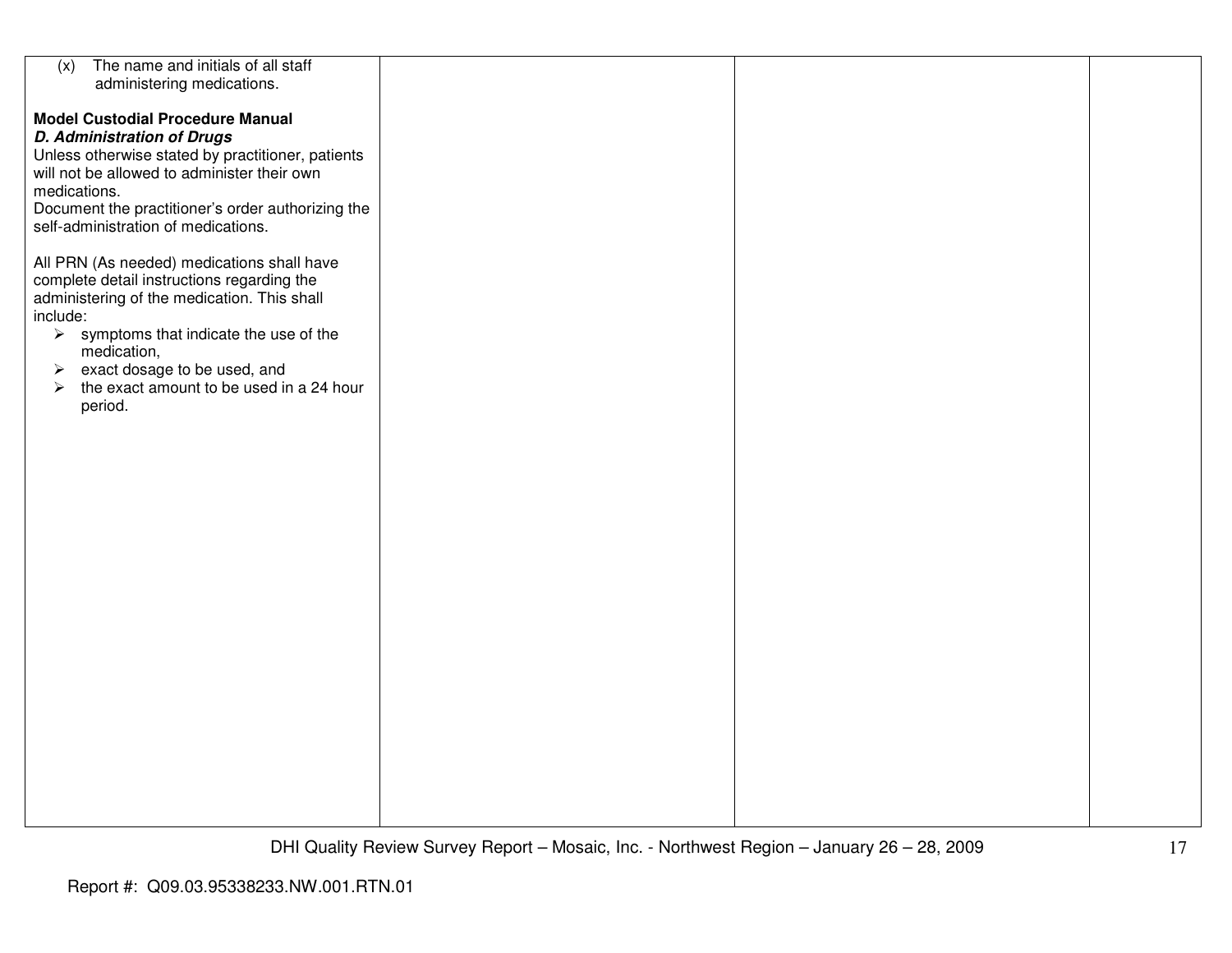| Tag # 1A15 Healthcare Documentation                 | <b>Scope and Severity Rating: E</b>             |  |
|-----------------------------------------------------|-------------------------------------------------|--|
| <b>Developmental Disabilities (DD) Waiver</b>       | Based on record review, the Agency failed to    |  |
| Service Standards Chapter 1. III. E. (1 - 4)        | maintain the required documentation in the      |  |
| <b>CHAPTER 1. III. PROVIDER AGENCY</b>              | Individuals Agency Record as required per       |  |
| <b>DOCUMENTATION OF SERVICE DELIVERY</b>            | standard for 2 of 7 individuals.                |  |
| <b>AND LOCATION</b>                                 |                                                 |  |
|                                                     | The following were not found or not current:    |  |
| E. Healthcare Documentation by Nurses For           |                                                 |  |
| <b>Community Living Services, Community</b>         | <b>Crisis Plans</b><br>$\bullet$                |  |
| <b>Inclusion Services and Private Duty Nursing</b>  | ° Seizure (#5)                                  |  |
| Services: Nursing services must be available as     |                                                 |  |
| needed and documented for Provider Agencies         | Review of Psychotropic Medication<br>$\bullet$  |  |
| delivering Community Living Services,               | ° Per Physician Orders individual #2 is to      |  |
| Community Inclusion Services and Private Duty       | complete every 6 months. No                     |  |
| Nursing Services.                                   | documentation found (07/01/08 -                 |  |
| (1) Documentation of nursing assessment             | $01/2009$ . (#2)                                |  |
| activities                                          |                                                 |  |
| (a) The following hierarchy shall be used to        | Abnormal Involuntary Movement (#2)<br>$\bullet$ |  |
| determine which provider agency is responsible      |                                                 |  |
| for completion of the HAT and MAAT and related      |                                                 |  |
| subsequent planning and training:                   |                                                 |  |
| (i) Community living services provider agency;      |                                                 |  |
| (ii) Private duty nursing provider agency;          |                                                 |  |
| (iii) Adult habilitation provider agency;           |                                                 |  |
| (iv) Community access provider agency; and          |                                                 |  |
| (v) Supported employment provider agency.           |                                                 |  |
| (b) The provider agency must arrange for their      |                                                 |  |
| nurse to complete the Health Assessment Tool        |                                                 |  |
| (HAT) and the Medication Administration             |                                                 |  |
| Assessment Tool (MAAT) on at least an annual        |                                                 |  |
| basis for each individual receiving community       |                                                 |  |
| living, community inclusion or private duty         |                                                 |  |
| nursing services, unless the provider agency        |                                                 |  |
| arranges for the individual's Primary Care          |                                                 |  |
| Practitioner (PCP) to voluntarily complete these    |                                                 |  |
| assessments in lieu of the agency nurse. Agency     |                                                 |  |
| nurses may also complete these assessments in       |                                                 |  |
| collaboration with the Primary Care Practitioner if |                                                 |  |
| they believe such consultation is necessary for     |                                                 |  |
| an accurate assessment. Family Living Provider      |                                                 |  |
| Agencies have the option of having the              |                                                 |  |
| subcontracted caregiver complete the HAT            |                                                 |  |
| instead of the nurse or PCP, if the caregiver is    |                                                 |  |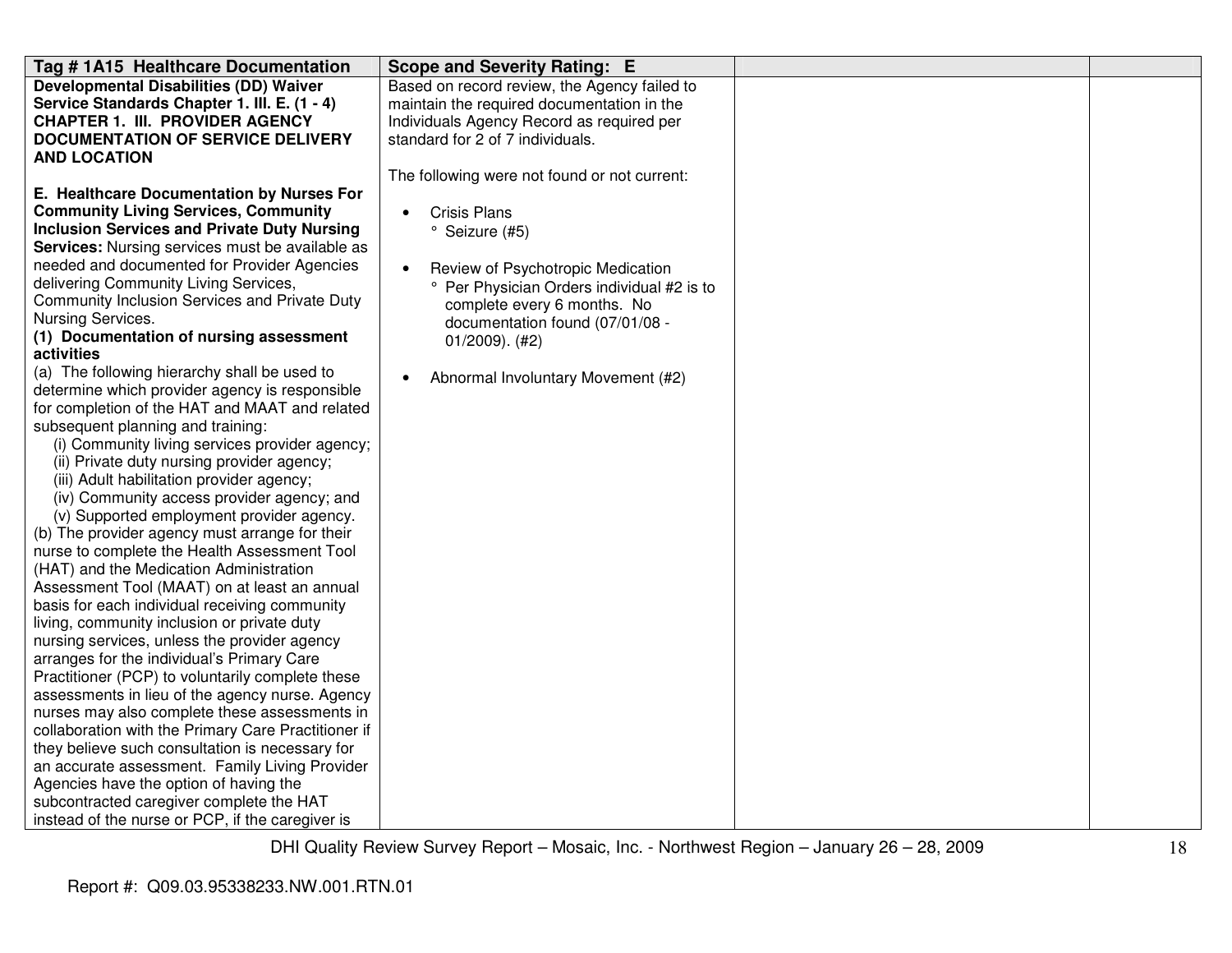| comfortable doing so. However, the agency               |  |  |
|---------------------------------------------------------|--|--|
| nurse must be available to assist the caregiver         |  |  |
| upon request.                                           |  |  |
| (c) For newly allocated individuals, the HAT and        |  |  |
| the MAAT must be completed within seventy-two           |  |  |
| (72) hours of admission into direct services or         |  |  |
| two weeks following the initial ISP, whichever          |  |  |
| comes first.                                            |  |  |
| (d) For individuals already in services, the HAT        |  |  |
| and the MAAT must be completed at least                 |  |  |
| fourteen (14) days prior to the annual ISP              |  |  |
| meeting and submitted to all members of the             |  |  |
| interdisciplinary team. The HAT must also be            |  |  |
| completed at the time of any significant change         |  |  |
| in clinical condition and upon return from any          |  |  |
| hospitalizations. In addition to annually, the          |  |  |
| MAAT must be completed at the time of any               |  |  |
| significant change in clinical condition, when a        |  |  |
| medication regime or route change requires              |  |  |
| delivery by licensed or certified staff, or when an     |  |  |
| individual has completed additional training            |  |  |
| designed to improve their skills to support self-       |  |  |
| administration (see DDSD Medication                     |  |  |
| Assessment and Delivery Policy).                        |  |  |
| (e) Nursing assessments conducted to                    |  |  |
| determine current health status or to evaluate a        |  |  |
| change in clinical condition must be documented         |  |  |
| in a signed progress note that includes time and        |  |  |
| date as well as <i>subjective</i> information including |  |  |
| the individual complaints, signs and symptoms           |  |  |
| noted by staff, family members or other team            |  |  |
| members; objective information including vital          |  |  |
| signs, physical examination, weight, and other          |  |  |
| pertinent data for the given situation (e.g.,           |  |  |
| seizure frequency, method in which temperature          |  |  |
| taken); assessment of the clinical status, and          |  |  |
| plan of action addressing relevant aspects of all       |  |  |
| active health problems and follow up on any             |  |  |
| recommendations of medical consultants.                 |  |  |
| (2) Health related plans                                |  |  |
| (a) For individuals with chronic conditions that        |  |  |
| have the potential to exacerbate into a life-           |  |  |
|                                                         |  |  |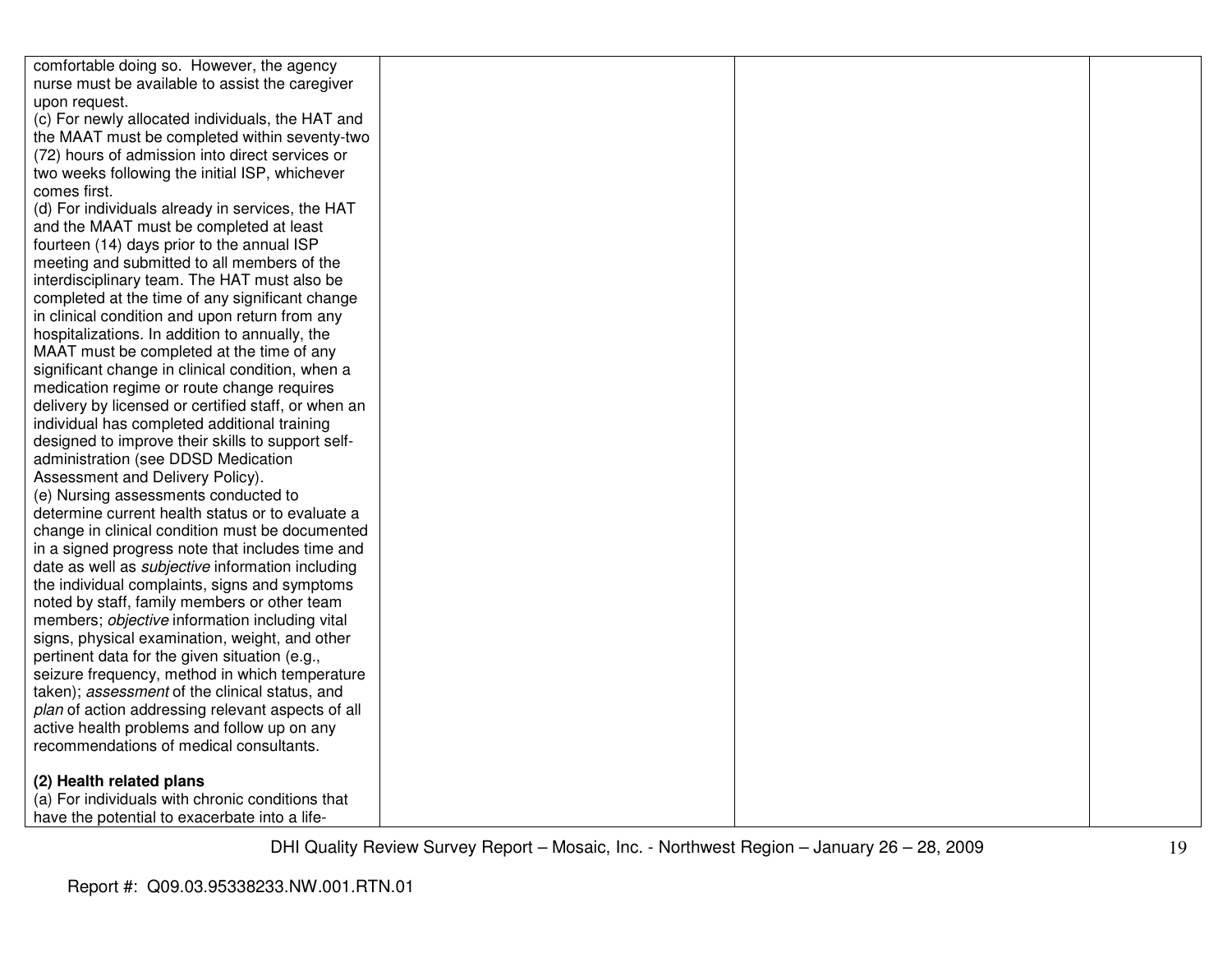| threatening situation, a medical crisis prevention       |  |  |
|----------------------------------------------------------|--|--|
| and intervention plan must be written by the             |  |  |
| nurse or other appropriately designated                  |  |  |
| healthcare professional.                                 |  |  |
| (b) Crisis prevention and intervention plans must        |  |  |
| be written in user-friendly language that is easily      |  |  |
| understood by those implementing the plan.               |  |  |
| (c) The nurse shall also document training               |  |  |
| regarding the crisis prevention and intervention         |  |  |
| plan delivered to agency staff and other team            |  |  |
| members, clearly indicating competency                   |  |  |
| determination for each trainee.                          |  |  |
| (d) If the individual receives services from             |  |  |
| separate agencies for community living and               |  |  |
| community inclusion services, nurses from each           |  |  |
| agency shall collaborate in the development of           |  |  |
| and training delivery for crisis prevention and          |  |  |
| intervention plans to assure maximum                     |  |  |
| consistency across settings.                             |  |  |
|                                                          |  |  |
| (3) For all individuals with a HAT score of 4, 5 or      |  |  |
| 6, the nurse shall develop a comprehensive               |  |  |
| healthcare plan that includes health related             |  |  |
| supports identified in the ISP (The healthcare           |  |  |
| plan is the equivalent of a nursing care plan; two       |  |  |
| separate documents are not required nor<br>recommended): |  |  |
| (a) Each healthcare plan must include a                  |  |  |
| statement of the person's healthcare needs and           |  |  |
| list measurable goals to be achieved through             |  |  |
| implementation of the healthcare plan. Needs             |  |  |
| statements may be based upon supports needed             |  |  |
| for the individual to maintain a current strength,       |  |  |
| ability or skill related to their health, prevention     |  |  |
| measures, and/or supports needed to remediate,           |  |  |
| minimize or manage an existing health condition.         |  |  |
| (b) Goals must be measurable and shall be                |  |  |
| revised when an individual has met the goal and          |  |  |
| has the potential to attain additional goals or no       |  |  |
| longer requires supports in order to maintain the        |  |  |
| goal.                                                    |  |  |
| (c) Approaches described in the plan shall be            |  |  |
| individualized to reflect the individual's unique        |  |  |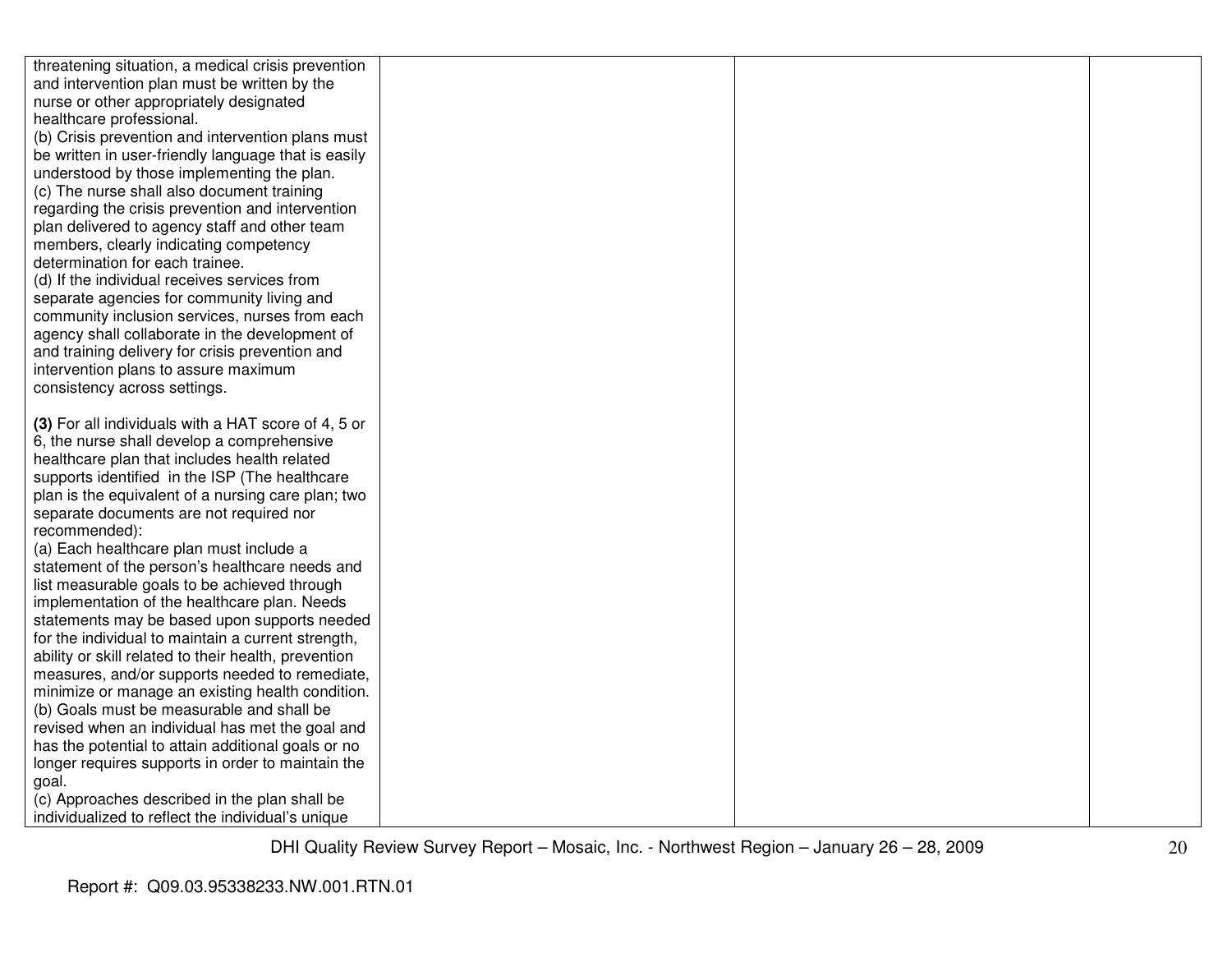| needs, provide guidance to the caregiver(s) and    |  |  |
|----------------------------------------------------|--|--|
| designed to support successful interactions.       |  |  |
| Some interventions may be carried out by staff,    |  |  |
| family members or other team members, and          |  |  |
| other interventions may be carried out directly by |  |  |
| the nurse - persons responsible for each           |  |  |
| intervention shall be specified in the plan.       |  |  |
| (d) Healthcare plans shall be written in language  |  |  |
| that will be easily understood by the person(s)    |  |  |
| identified as implementing the interventions.      |  |  |
| (e) The nurse shall also document training on      |  |  |
| the healthcare plan delivered to agency staff and  |  |  |
| other team members, clearly indicating             |  |  |
| competency determination for each trainee. If      |  |  |
| the individual receives services from separate     |  |  |
| agencies for community living and community        |  |  |
| inclusion services, nurses from each agency        |  |  |
| shall collaborate in the development of and        |  |  |
| training delivery for healthcare plans to assure   |  |  |
| maximum consistency across settings.               |  |  |
| (f) Healthcare plans must be updated to reflect    |  |  |
| relevant discharge orders whenever an              |  |  |
| individual returns to services following a         |  |  |
| hospitalization.                                   |  |  |
| (g) All crisis prevention and intervention plans   |  |  |
| and healthcare plans shall include the             |  |  |
| individual's name and date on each page and        |  |  |
| shall be signed by the author.                     |  |  |
| (h) Crisis prevention and intervention plans as    |  |  |
| well as healthcare plans shall be reviewed by the  |  |  |
| nurse at least quarterly, and updated as needed.   |  |  |
|                                                    |  |  |
| (4) General Nursing Documentation                  |  |  |
| (a) The nurse shall complete legible and signed    |  |  |
| progress notes with date and time indicated that   |  |  |
| describe all interventions or interactions         |  |  |
| conducted with individuals served as well as all   |  |  |
| interactions with other healthcare providers       |  |  |
| serving the individual. All interactions shall be  |  |  |
| documented whether they occur by phone or in       |  |  |
| person.                                            |  |  |
| (b) For individuals with a HAT score of 4, 5 or 6, |  |  |
| or who have identified health concerns in their    |  |  |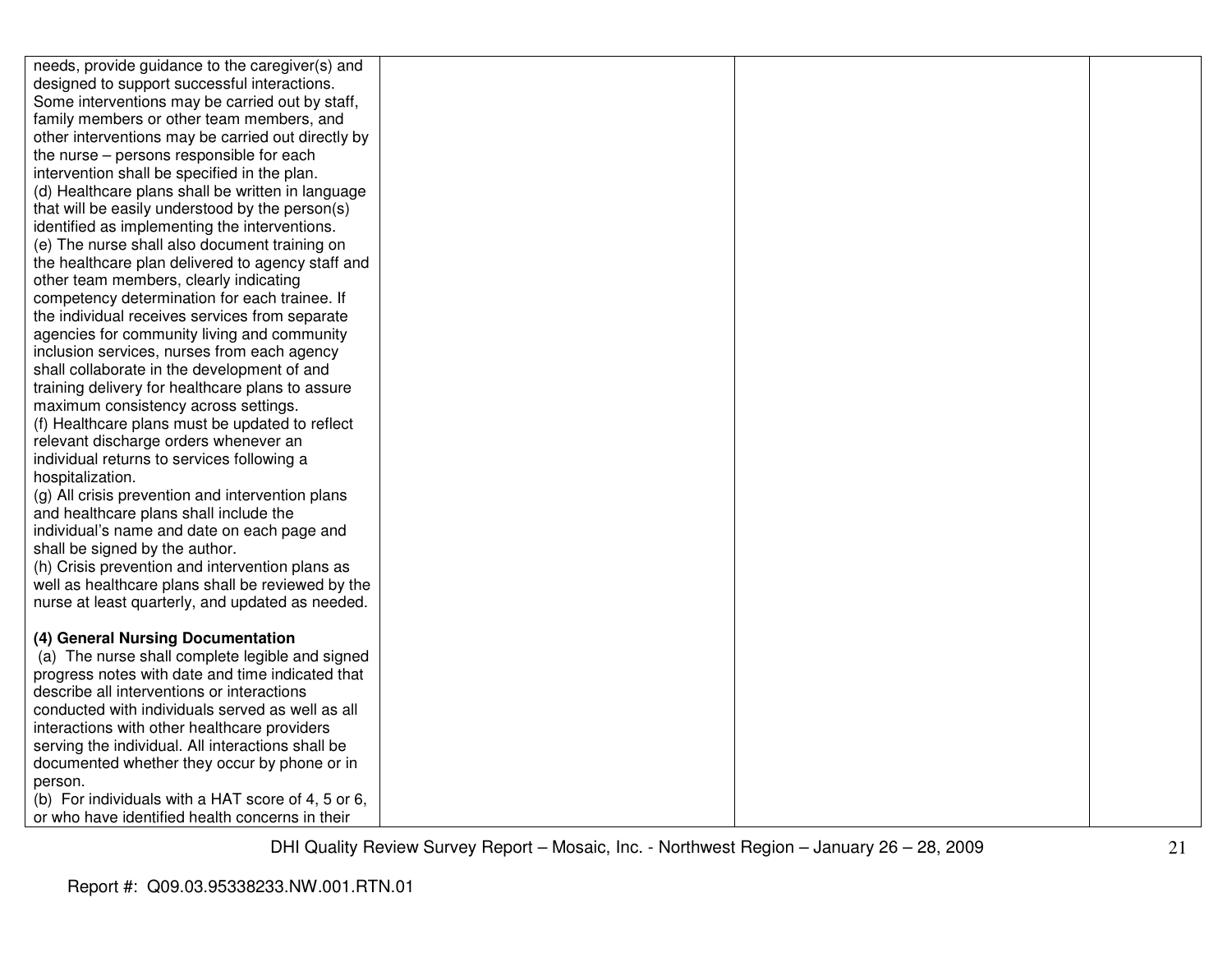| ISP, the nurse shall provide the interdisciplinary<br>team with a quarterly report that indicates<br>current health status and progress to date on<br>health related ISP desired outcomes and action |  |  |
|------------------------------------------------------------------------------------------------------------------------------------------------------------------------------------------------------|--|--|
|                                                                                                                                                                                                      |  |  |
|                                                                                                                                                                                                      |  |  |
| plans as well as progress toward goals in the                                                                                                                                                        |  |  |
| healthcare plan.                                                                                                                                                                                     |  |  |
|                                                                                                                                                                                                      |  |  |
|                                                                                                                                                                                                      |  |  |
|                                                                                                                                                                                                      |  |  |
|                                                                                                                                                                                                      |  |  |
|                                                                                                                                                                                                      |  |  |
|                                                                                                                                                                                                      |  |  |
|                                                                                                                                                                                                      |  |  |
|                                                                                                                                                                                                      |  |  |
|                                                                                                                                                                                                      |  |  |
|                                                                                                                                                                                                      |  |  |
|                                                                                                                                                                                                      |  |  |
|                                                                                                                                                                                                      |  |  |
|                                                                                                                                                                                                      |  |  |
|                                                                                                                                                                                                      |  |  |
|                                                                                                                                                                                                      |  |  |
|                                                                                                                                                                                                      |  |  |
|                                                                                                                                                                                                      |  |  |
|                                                                                                                                                                                                      |  |  |
|                                                                                                                                                                                                      |  |  |
|                                                                                                                                                                                                      |  |  |
|                                                                                                                                                                                                      |  |  |
|                                                                                                                                                                                                      |  |  |
|                                                                                                                                                                                                      |  |  |
|                                                                                                                                                                                                      |  |  |
|                                                                                                                                                                                                      |  |  |
|                                                                                                                                                                                                      |  |  |
|                                                                                                                                                                                                      |  |  |
|                                                                                                                                                                                                      |  |  |
|                                                                                                                                                                                                      |  |  |
|                                                                                                                                                                                                      |  |  |
|                                                                                                                                                                                                      |  |  |
|                                                                                                                                                                                                      |  |  |
|                                                                                                                                                                                                      |  |  |
|                                                                                                                                                                                                      |  |  |
|                                                                                                                                                                                                      |  |  |
|                                                                                                                                                                                                      |  |  |
|                                                                                                                                                                                                      |  |  |
|                                                                                                                                                                                                      |  |  |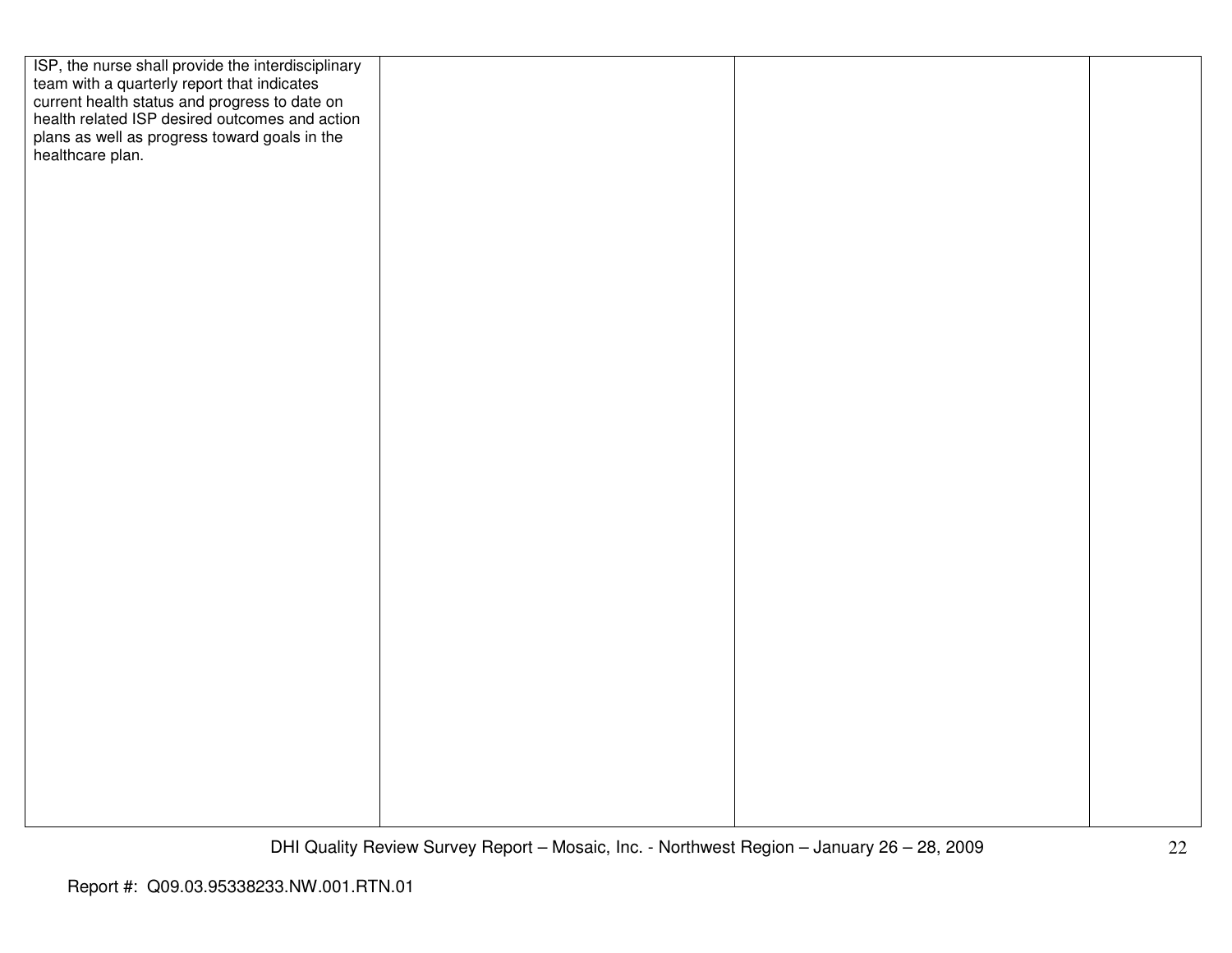| Developmental Disabilities (DD) Waiver Service<br>Based on record review, the Agency failed to                                  |  |
|---------------------------------------------------------------------------------------------------------------------------------|--|
| Standards effective 4/1/2007<br>ensure that Orientation and Training                                                            |  |
| <b>CHAPTER 1 IV. GENERAL REQUIREMENTS</b><br>requirements were met for 19 of 34 Direct                                          |  |
| <b>FOR PROVIDER AGENCY SERVICE</b><br>Service Personnel.                                                                        |  |
| <b>PERSONNEL:</b> The objective of this section is to                                                                           |  |
| establish personnel standards for DD Medicaid<br>Review of Direct Service Personnel training                                    |  |
| Waiver Provider Agencies for the following<br>records found no evidence of the following                                        |  |
| services: Community Living Supports,<br>required DOH/DDSD trainings and certification                                           |  |
| Community Inclusion Services, Respite,<br>being completed:                                                                      |  |
| Substitute Care and Personal Support                                                                                            |  |
| Companion Services. These standards apply to<br>• Pre- Service (DSP #51 & 72)                                                   |  |
| all personnel who provide services, whether                                                                                     |  |
| directly employed or subcontracting with the<br>• Basic Health/Orientation (DSP #51 & 72)                                       |  |
| Provider Agency. Additional personnel                                                                                           |  |
| requirements and qualifications may be<br>• Person-Centered Planning (1-Day) (DSP<br>applicable for specific service standards. |  |
| #40, 43, 53, 56, 58 & 72)<br><b>Orientation and Training Requirements:</b><br>C.                                                |  |
| Orientation and training for direct support                                                                                     |  |
| • First Aid (DSP #45, 47 & 55)<br>staff and his or her supervisors shall comply                                                 |  |
| with the DDSD/DOH Policy Governing the                                                                                          |  |
| • CPR (DSP #45 & 55)<br><b>Training Requirements for Direct Support</b>                                                         |  |
| <b>Staff and Internal Service Coordinators</b>                                                                                  |  |
| • Assisting With Medications (DSP #44, 49,<br>Serving Individuals with Developmental                                            |  |
| 50, 52, 55, 59 & 72)<br>Disabilities to include the following:                                                                  |  |
| Each new employee shall receive<br>(1)                                                                                          |  |
| • Rights & Advocacy (DSP #58, 59 & 63)<br>appropriate orientation, including but not                                            |  |
| limited to, all policies relating to fire                                                                                       |  |
| • Level 1 Health (DSP #58)<br>prevention, accident prevention, incident                                                         |  |
| management and reporting, and emergency                                                                                         |  |
| • Teaching & Support Strategies (DSP #56 &<br>procedures; and                                                                   |  |
| 58)<br>Individual-specific training for each<br>(2)                                                                             |  |
| individual under his or her direct care, as                                                                                     |  |
| • Positive Behavior Supports Strategies (DSP<br>described in the individual service plan,<br>#56)                               |  |
| prior to working alone with the individual.                                                                                     |  |
| • Participatory Communication & Choice                                                                                          |  |
| Making (DSP #46, 57 & 60)                                                                                                       |  |
|                                                                                                                                 |  |
|                                                                                                                                 |  |
|                                                                                                                                 |  |
|                                                                                                                                 |  |
|                                                                                                                                 |  |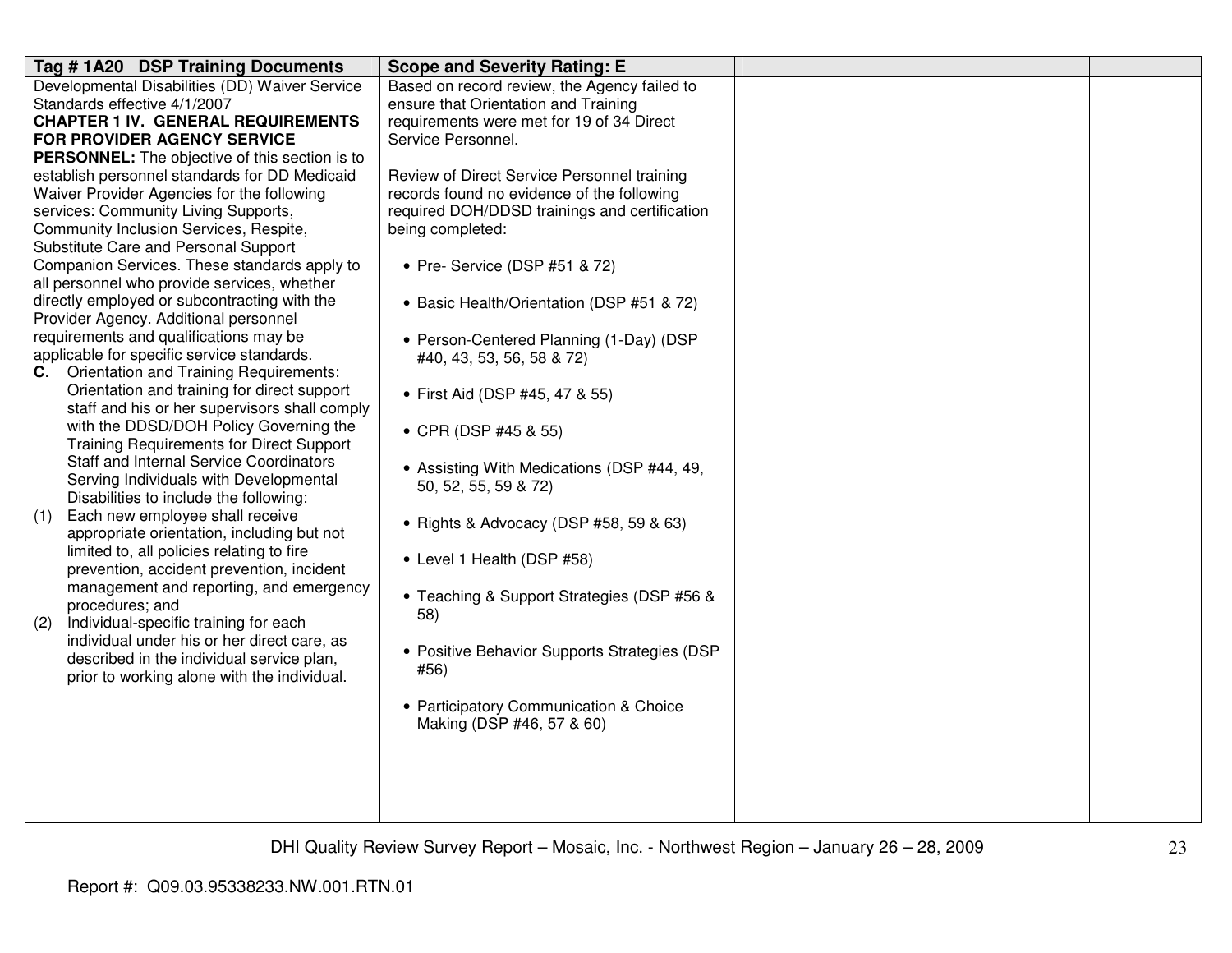| Tag #1A25 (CoP) CCHS                                | <b>Scope and Severity Rating: D</b>             |  |
|-----------------------------------------------------|-------------------------------------------------|--|
| <b>NMAC 7.1.9.9</b>                                 | Based on record review, the Agency failed to    |  |
| A. Prohibition on Employment: A care                | maintain documentation indicating no            |  |
| provider shall not hire or continue the             | "disqualifying convictions" or documentation of |  |
| employment or contractual services of any           | the timely submission of pertinent application  |  |
| applicant, caregiver or hospital caregiver for      | information to the Caregiver Criminal History   |  |
| whom the care provider has received notice of a     | Screening Program was on file for 1 of 37       |  |
| disqualifying conviction, except as provided in     | Agency Personnel.                               |  |
| Subsection B of this section.                       |                                                 |  |
| NMAC 7.1.9.11                                       | • #72 - Date of hire 10/28/08                   |  |
| <b>DISQUALIFYING CONVICTIONS.</b> The               |                                                 |  |
| following felony convictions disqualify an          |                                                 |  |
| applicant, caregiver or hospital caregiver from     |                                                 |  |
| employment or contractual services with a care      |                                                 |  |
| provider:                                           |                                                 |  |
| A. homicide;                                        |                                                 |  |
| <b>B.</b> trafficking, or trafficking in controlled |                                                 |  |
| substances;                                         |                                                 |  |
| C. kidnapping, false imprisonment, aggravated       |                                                 |  |
| assault or aggravated battery;                      |                                                 |  |
| D. rape, criminal sexual penetration, criminal      |                                                 |  |
| sexual contact, incest, indecent exposure, or       |                                                 |  |
| other related felony sexual offenses;               |                                                 |  |
| E. crimes involving adult abuse, neglect or         |                                                 |  |
| financial exploitation;                             |                                                 |  |
| F. crimes involving child abuse or neglect;         |                                                 |  |
| G. crimes involving robbery, larceny, extortion,    |                                                 |  |
| burglary, fraud, forgery, embezzlement, credit      |                                                 |  |
| card fraud, or receiving stolen property; or        |                                                 |  |
| H. an attempt, solicitation, or conspiracy          |                                                 |  |
| involving any of the felonies in this subsection.   |                                                 |  |
|                                                     |                                                 |  |
| Chapter 1.IV. General Provider Requirements.        |                                                 |  |
| D. Criminal History Screening: All personnel        |                                                 |  |
| shall be screened by the Provider Agency in         |                                                 |  |
| regard to the employee's qualifications,            |                                                 |  |
| references, and employment history, prior to        |                                                 |  |
| employment. All Provider Agencies shall comply      |                                                 |  |
| with the Criminal Records Screening for             |                                                 |  |
| Caregivers 7.1.12 NMAC and Employee Abuse           |                                                 |  |
| Registry 7.1.12 NMAC as required by the             |                                                 |  |
| Department of Health, Division of Health            |                                                 |  |
| Improvement.                                        |                                                 |  |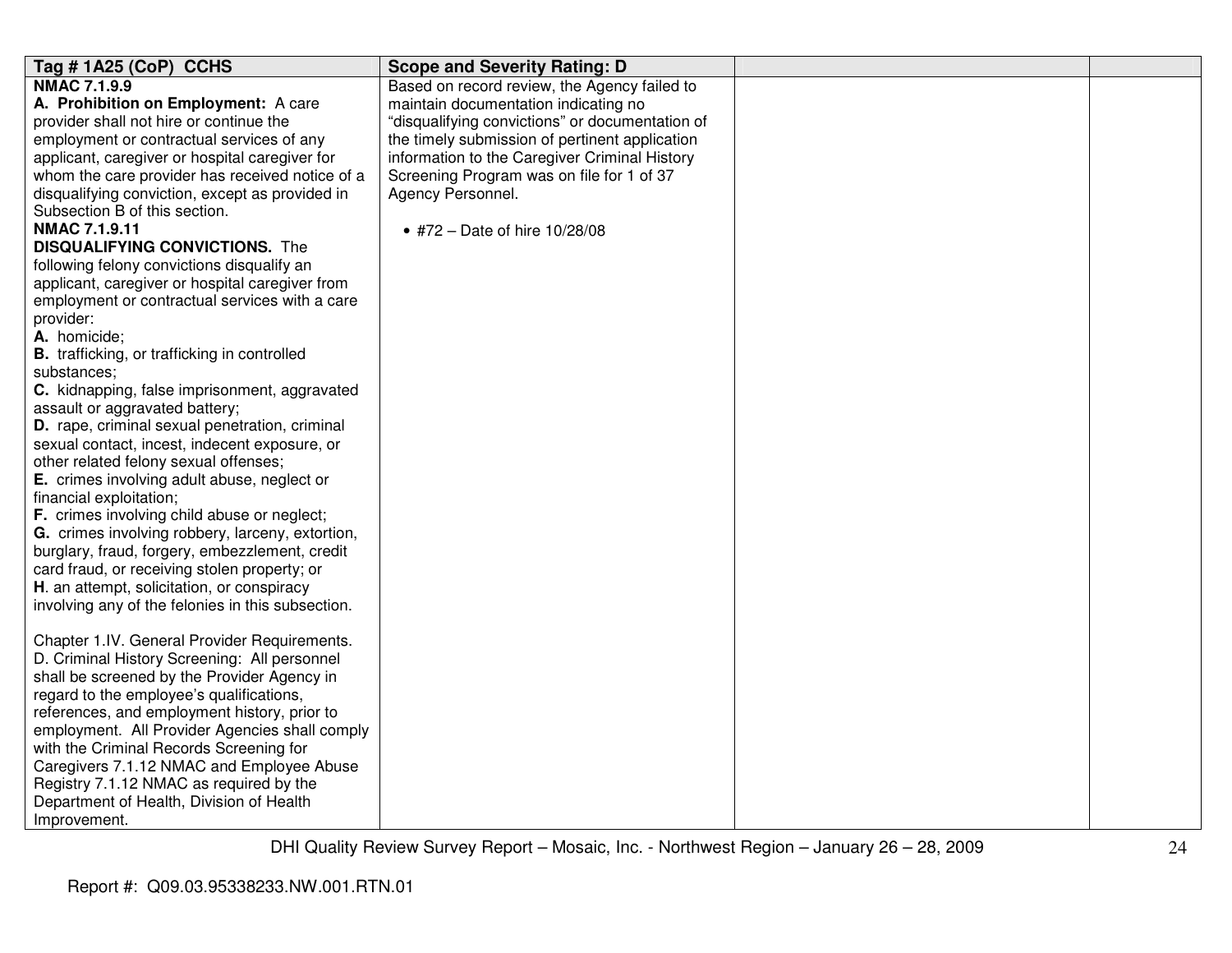| Tag #1A27 (CoP) Late/Failure/Duty to                                                                                                                                                                                                                                                                                                                                                                                      | <b>Scope and Severity Rating: E</b>                                                                                                                                                                                                                                                                                                                                             |  |
|---------------------------------------------------------------------------------------------------------------------------------------------------------------------------------------------------------------------------------------------------------------------------------------------------------------------------------------------------------------------------------------------------------------------------|---------------------------------------------------------------------------------------------------------------------------------------------------------------------------------------------------------------------------------------------------------------------------------------------------------------------------------------------------------------------------------|--|
| <b>Report</b>                                                                                                                                                                                                                                                                                                                                                                                                             |                                                                                                                                                                                                                                                                                                                                                                                 |  |
| 7.1.13.9 INCIDENT MANAGEMENT SYSTEM<br><b>REPORTING REQUIREMENTS FOR</b><br><b>COMMUNITY BASED SERVICE PROVIDERS:</b><br>A. Duty To Report:<br>(1) All community based service providers shall<br>immediately report abuse, neglect or<br>misappropriation of property to the adult<br>protective services division.<br>(2) All community based service providers shall<br>report to the division within twenty four (24) | Based on the Incident Management Bureau's<br>Late and Failure Reports, the agency failed to<br>report suspected abuse, neglect, or<br>misappropriation of property, unexpected and<br>natural/expected deaths; or other reportable<br>incidents to the Division of Health Improvement<br>for 9 of 15 individuals.<br>Individual #2<br>• Incident date 8/23/2008. Allegation was |  |
| hours : abuse, neglect, or misappropriation of<br>property, unexpected and natural/expected<br>deaths; and other reportable incidents<br>to include: 7.1.13 NMAC 4<br>(a) an environmental hazardous condition, which                                                                                                                                                                                                     | neglect. Report received 8/26/2008. Late<br>Reporting. Report from IMB reported<br>incident was "Confirmed."<br>Individual #8                                                                                                                                                                                                                                                   |  |
| creates an immediate threat to life or health; or<br>(b) admission to a hospital or psychiatric facility<br>or the provision of emergency services that<br>results in medical care which is unanticipated or<br>unscheduled for the consumer and which would                                                                                                                                                              | • Incident date 09/25/2008. Allegation was<br>neglect. Report received 09/25/208. Failure<br>to Report. Report from IMB reported incident<br>was "Confirmed."                                                                                                                                                                                                                   |  |
| not routinely be provided by a community based<br>service provider.<br>(3) All community based service providers shall<br>ensure that the reporter with direct knowledge of<br>an incident has immediate access to the division<br>incident report form to allow the reporter to<br>respond to, report, and document incidents in a                                                                                       | Individual #9<br>• Incident date 08/26/2008. Allegation was<br>neglect & environmental hazard. Report<br>received 08/26/2008. Failure to Report.<br>Report from IMB reported neglect incident<br>was "Confirmed."                                                                                                                                                               |  |
| timely and accurate manner.<br>B. Notification: (1) Incident Reporting: Any<br>consumer, employee, family member or legal<br>guardian may report an incident independently<br>or through the community based service provider<br>to the division by telephone call, written<br>correspondence or other forms of                                                                                                           | Individual#10<br>• Incident date 08/26/2008. Allegation was<br>neglect and environmental hazard. Report<br>received 08/26/2008. Failure to Report.<br>Report from IMB reported neglect incident<br>was "Confirmed."                                                                                                                                                             |  |
| communication utilizing the division's incident<br>report form. The incident report form and<br>instructions for the completion and filing are<br>available at the division's website,<br>http://dhi.health.state.nm.us/elibrary/ironline/ir.ph<br>p or may be obtained from the department by<br>calling the toll free number.                                                                                           | Individual#12<br>• Incident date 11/18/2008. Allegation was<br>neglect. Report received 09/23/2008. Failure<br>Reporting. Report from IMB reported<br>incident was "Confirmed."                                                                                                                                                                                                 |  |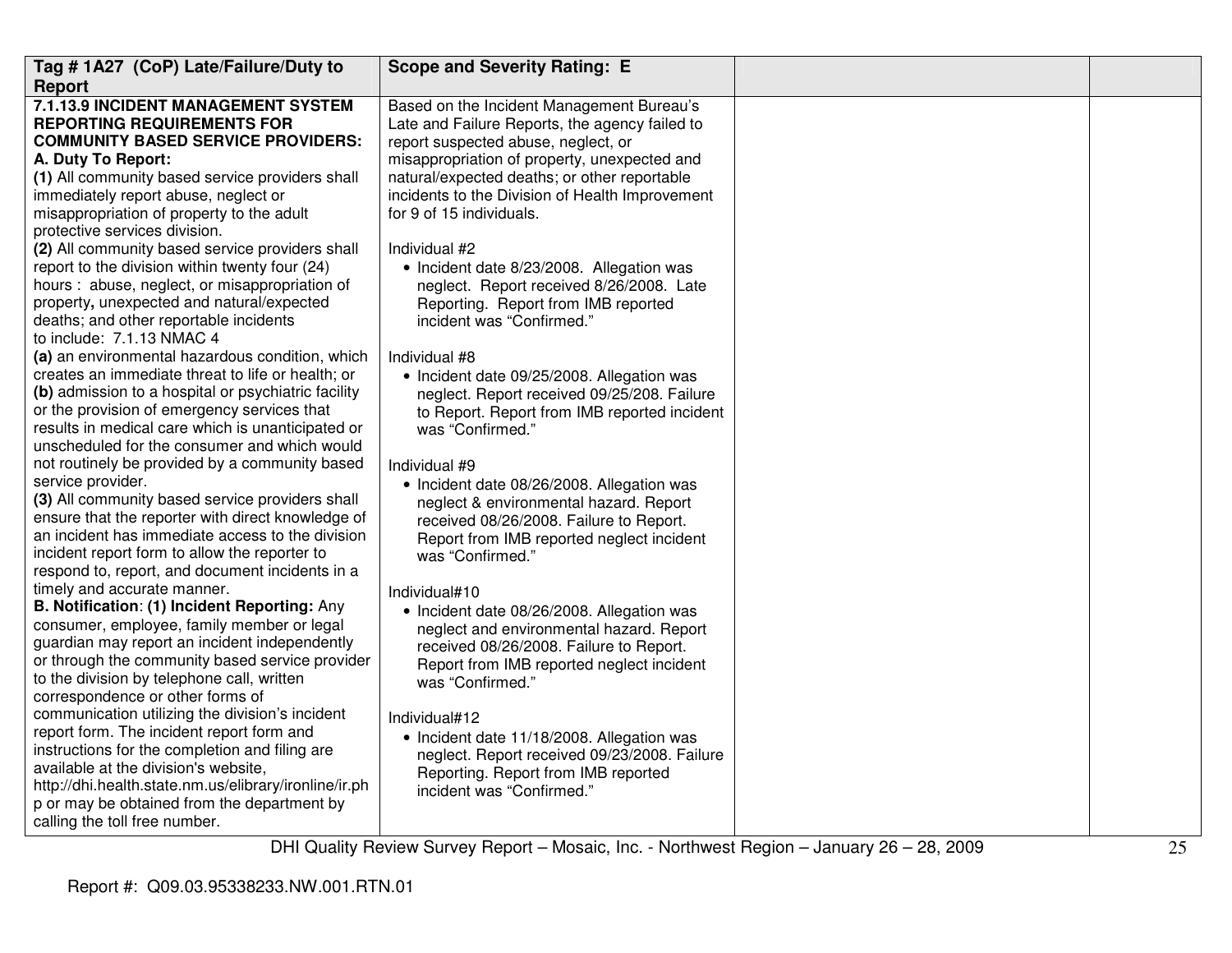| Individual#13                                |  |
|----------------------------------------------|--|
| • Incident date 12/23/2008. Allegation was   |  |
| neglect. Report received 12/24/2008. Failure |  |
| to Report. Report from IMB reported          |  |
| incident was "Confirmed."                    |  |
|                                              |  |
| • Incident date 01/02/2009. Allegation was   |  |
| neglect. Report received 01/05/2009. Failure |  |
| to Report. Report from IMB reported incident |  |
| was "Confirmed."                             |  |
|                                              |  |
| Individual#14                                |  |
| • Incident date 12/23/2008. Allegation was   |  |
| neglect. Report received 12/24/2008. Failure |  |
| to Report. Report from IMB reported incident |  |
| was "Confirmed."                             |  |
|                                              |  |
| Individual#15                                |  |
|                                              |  |
| • Incident date 12/24/2008. Allegation was   |  |
| neglect. Report received 12/30/2008. Failure |  |
| to Report. Report from IMB reported incident |  |
| was "Confirmed."                             |  |
|                                              |  |
| • Incident date 12/25/2008. Allegation was   |  |
| neglect. Report received 12/30/2008. Failure |  |
| to Report. Report from IMB reported incident |  |
| was "Confirmed."                             |  |
|                                              |  |
| Individual#16                                |  |
| • Incident date 12/23/2008. Allegation was   |  |
| neglect. Report received 12/30/2008. Failure |  |
| to Report. Report from IMB reported incident |  |
| was "Confirmed."                             |  |
|                                              |  |
|                                              |  |
|                                              |  |
|                                              |  |
|                                              |  |
|                                              |  |
|                                              |  |
|                                              |  |
|                                              |  |
|                                              |  |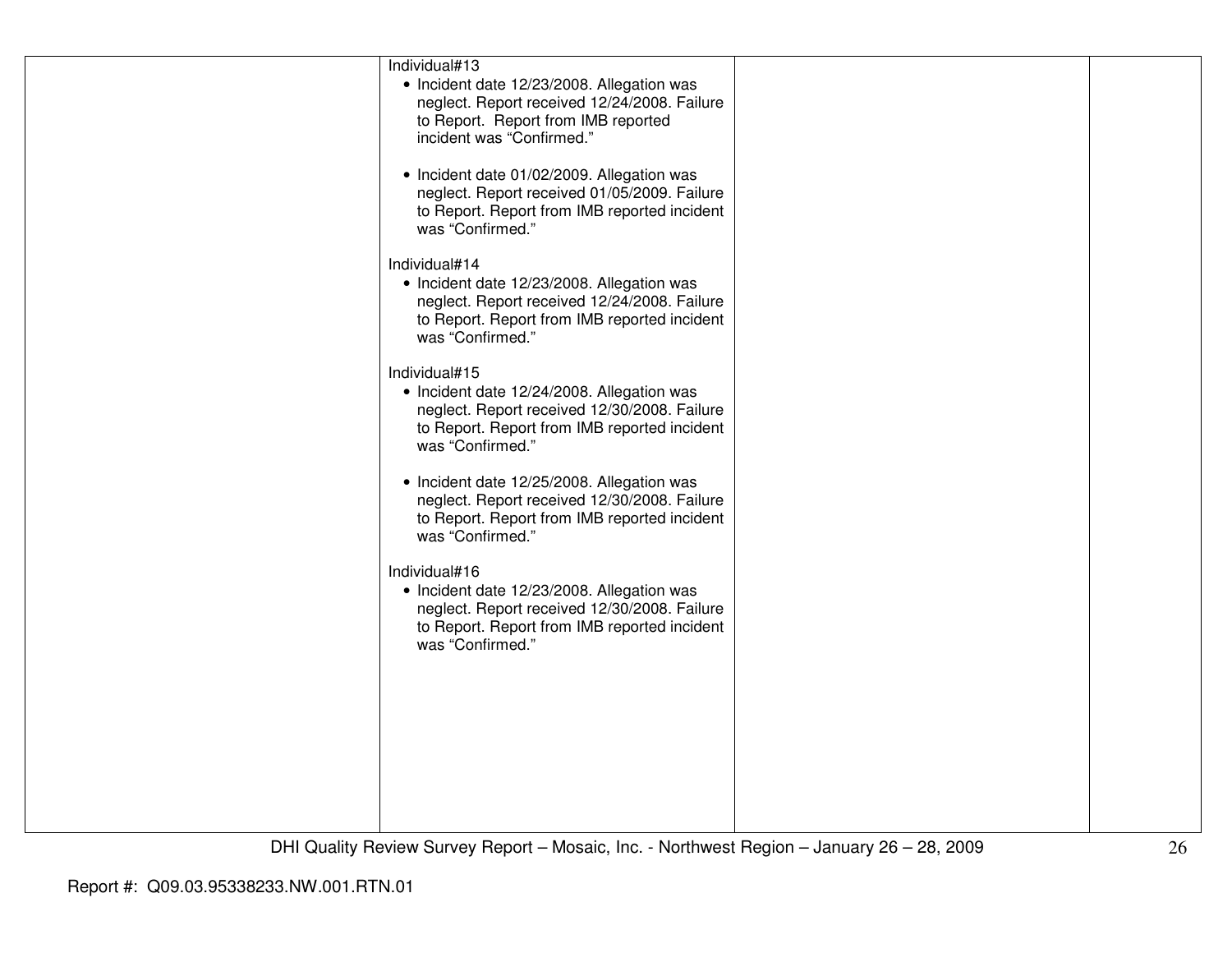| Tag #1A28 (CoP) Incident Mgt. System                                                    | <b>Scope &amp; Severity Rating: D</b>           |  |
|-----------------------------------------------------------------------------------------|-------------------------------------------------|--|
| <b>NMAC 7.1.13.10</b>                                                                   | Based on record review, the Agency failed to    |  |
| <b>INCIDENT MANAGEMENT SYSTEM</b>                                                       | provide documentation indicating consumer,      |  |
| <b>REQUIREMENTS:</b>                                                                    | family members, or legal guardians had received |  |
| General: All licensed health care<br>А.                                                 | an orientation packet including incident        |  |
| facilities and community based service providers                                        | management system policies and procedural       |  |
| shall establish and maintain an incident                                                | information concerning the reporting of abuse,  |  |
| management system, which emphasizes the                                                 | neglect or exploitation for 1 of 7 individuals. |  |
| principles of prevention and staff involvement.                                         |                                                 |  |
| The licensed health care facility or community                                          | • Parent/Guardian Incident Management           |  |
| based service provider shall ensure that the                                            | (Abuse, Neglect & Exploitation) Training (#4)   |  |
| incident management system policies and                                                 |                                                 |  |
| procedures requires all employees to be                                                 |                                                 |  |
| competently trained to respond to, report, and                                          |                                                 |  |
| document incidents in a timely and accurate                                             |                                                 |  |
| manner.                                                                                 |                                                 |  |
| <b>Consumer and Guardian Orientation</b><br>Ε.                                          |                                                 |  |
| Packet: Consumers, family members and legal                                             |                                                 |  |
| guardians shall be made aware of and have                                               |                                                 |  |
| available immediate accessibility to the licensed                                       |                                                 |  |
| health care facility and community based service                                        |                                                 |  |
| provider incident reporting processes. The                                              |                                                 |  |
| licensed health care facility and community                                             |                                                 |  |
| based service provider shall provide consumers,                                         |                                                 |  |
| family members or legal guardians an orientation                                        |                                                 |  |
| packet to include incident management systems                                           |                                                 |  |
| policies and procedural information concerning                                          |                                                 |  |
| the reporting of abuse, neglect or                                                      |                                                 |  |
| misappropriation. The licensed health care                                              |                                                 |  |
| facility and community based service provider                                           |                                                 |  |
| shall include a signed statement indicating the                                         |                                                 |  |
| date, time, and place they received their                                               |                                                 |  |
| orientation packet to be contained in the<br>consumer's file. The appropriate consumer, |                                                 |  |
| family member or legal guardian shall sign this at                                      |                                                 |  |
| the time of orientation.                                                                |                                                 |  |
|                                                                                         |                                                 |  |
|                                                                                         |                                                 |  |
|                                                                                         |                                                 |  |
|                                                                                         |                                                 |  |
|                                                                                         |                                                 |  |
|                                                                                         |                                                 |  |
|                                                                                         |                                                 |  |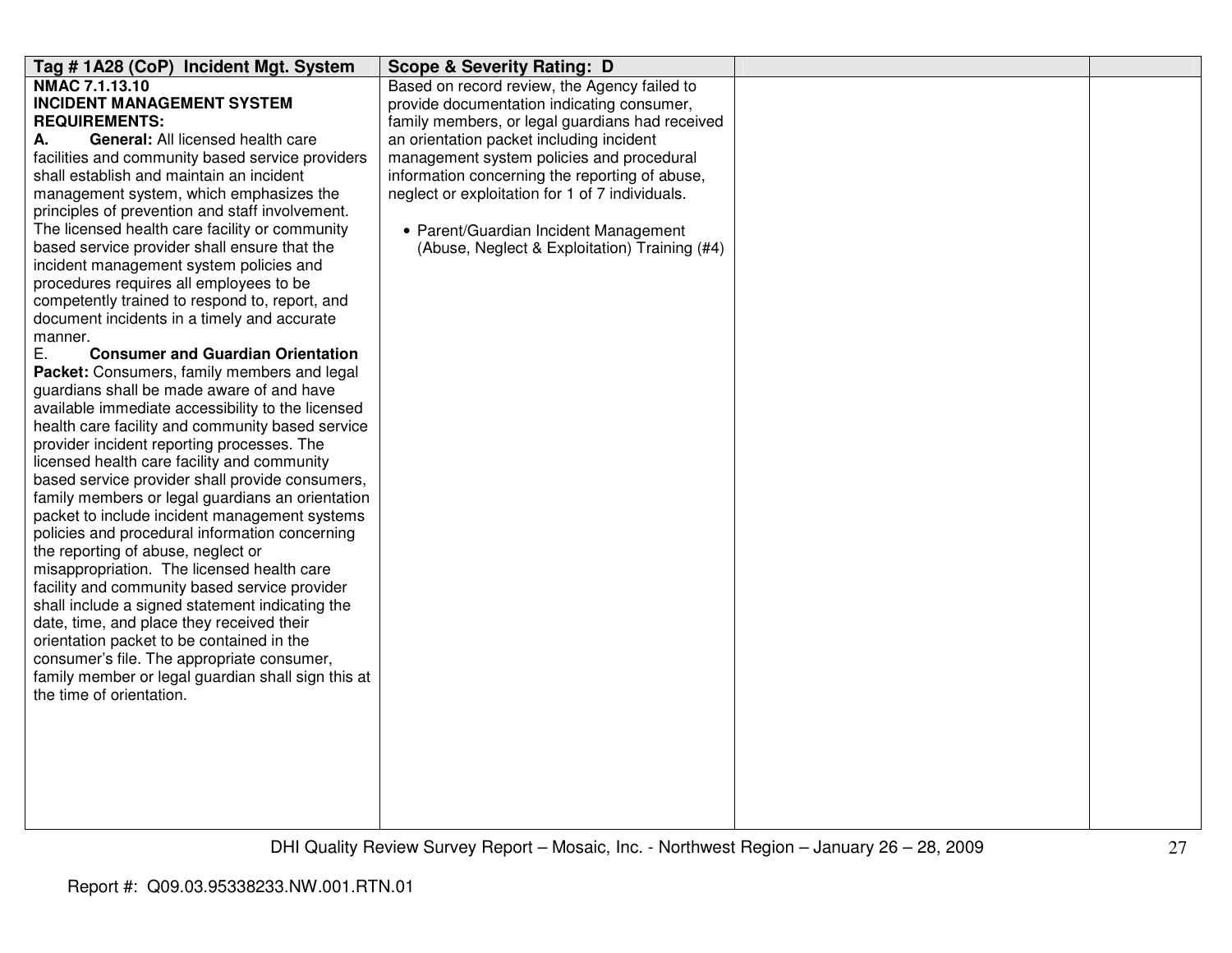| Tag # 1A36 SC Training                                                          | <b>Scope and Severity Rating: B</b>             |  |
|---------------------------------------------------------------------------------|-------------------------------------------------|--|
| Developmental Disabilities (DD) Waiver Service                                  | Based on record review, the Agency failed to    |  |
| Standards effective 4/1/2007                                                    | ensure that Orientation and Training            |  |
| <b>CHAPTER 1 IV. GENERAL REQUIREMENTS</b>                                       | requirements were met for 2 of 3 Service        |  |
| FOR PROVIDER AGENCY SERVICE                                                     | Coordinators.                                   |  |
| PERSONNEL: The objective of this section is to                                  |                                                 |  |
| establish personnel standards for DD Medicaid                                   | Review of Service Coordinators training records |  |
| Waiver Provider Agencies for the following                                      | found no evidence of the following required     |  |
| services: Community Living Supports,                                            | DOH/DDSD trainings being completed:             |  |
| Community Inclusion Services, Respite,                                          |                                                 |  |
| Substitute Care and Personal Support                                            | • Promoting Effective Teamwork (SC #75 &        |  |
| Companion Services. These standards apply to                                    | 76)                                             |  |
| all personnel who provide services, whether                                     |                                                 |  |
| directly employed or subcontracting with the                                    | • ISP Critique (SC #75)                         |  |
| Provider Agency. Additional personnel<br>requirements and qualifications may be |                                                 |  |
| applicable for specific service standards.                                      | • Sexuality for People with Developmental       |  |
| <b>C.</b> Orientation and Training Requirements:                                | Disabilities (SC #75 & 76)                      |  |
| Orientation and training for direct support                                     |                                                 |  |
| staff and his or her supervisors shall comply                                   |                                                 |  |
| with the DDSD/DOH Policy Governing the                                          |                                                 |  |
| Training Requirements for Direct Support                                        |                                                 |  |
| <b>Staff and Internal Service Coordinators</b>                                  |                                                 |  |
| Serving Individuals with Developmental                                          |                                                 |  |
| Disabilities to include the following:                                          |                                                 |  |
| Each new employee shall receive<br>(1)                                          |                                                 |  |
| appropriate orientation, including but not                                      |                                                 |  |
| limited to, all policies relating to fire                                       |                                                 |  |
| prevention, accident prevention, incident                                       |                                                 |  |
| management and reporting, and emergency                                         |                                                 |  |
| procedures; and                                                                 |                                                 |  |
|                                                                                 |                                                 |  |
|                                                                                 |                                                 |  |
|                                                                                 |                                                 |  |
|                                                                                 |                                                 |  |
|                                                                                 |                                                 |  |
|                                                                                 |                                                 |  |
|                                                                                 |                                                 |  |
|                                                                                 |                                                 |  |
|                                                                                 |                                                 |  |
|                                                                                 |                                                 |  |
|                                                                                 |                                                 |  |
|                                                                                 |                                                 |  |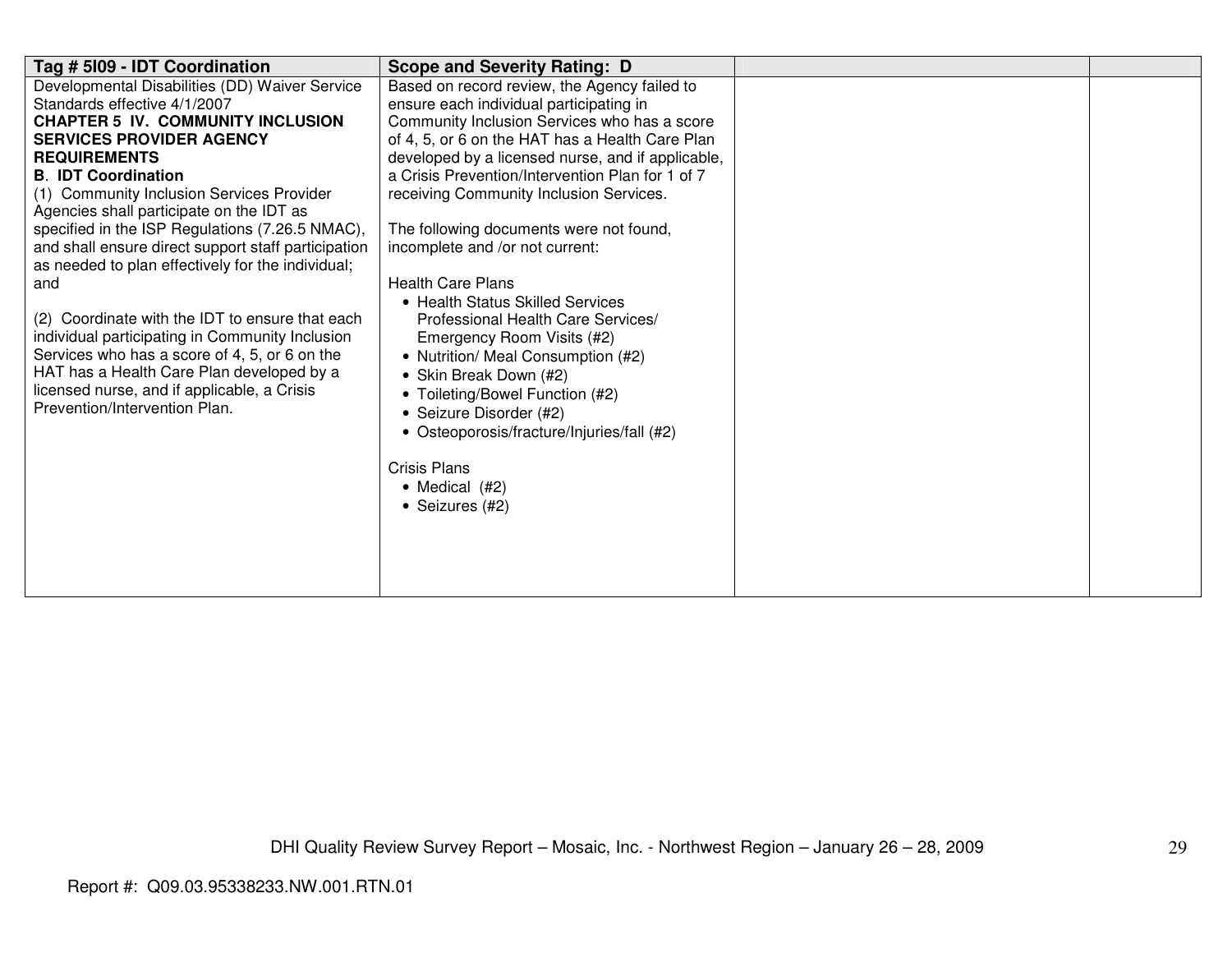| Tag # 5136 CA Reimbursement                       | <b>Scope and Severity Rating: B</b>            |  |
|---------------------------------------------------|------------------------------------------------|--|
| Developmental Disabilities (DD) Waiver Service    | Based on record review, the Agency failed to   |  |
| Standards effective 4/1/2007                      | provide written or electronic documentation as |  |
| <b>CHAPTER 5 XI. COMMUNITY ACCESS</b>             | evidence for each unit billed for Community    |  |
| <b>SERVICES REQUIREMENTS</b>                      | Access Services for 2 of 7 individuals.        |  |
| G. Reimbursement                                  |                                                |  |
| (1) Billable Unit: A billable unit is defined as  | Individual #6                                  |  |
| one-quarter hour of service.                      | • November 14, 2008 Agency billed 2 units of   |  |
| (2) Billable Activities: The Community            | Community Access. No documentation             |  |
| Access Provider Agency can bill for those         | found to justify billing.                      |  |
| activities listed in the Community Access Scope   |                                                |  |
| of Service. Billable units are typically provided | Individual #7                                  |  |
| face-to-face but time spent in non face-to-face   | • September 2008 Agency billed 76 units of     |  |
| activity may be claimed under the following       | <b>Community Access. Documentation</b>         |  |
| conditions:                                       | received accounted for 68 units.               |  |
| (a) Time that is non face-to-face is              |                                                |  |
| documented separately and clearly                 |                                                |  |
| identified as to the nature of the activity,      |                                                |  |
| and is tied directly to the individual's          |                                                |  |
| ISP, Action Plan;                                 |                                                |  |
| (b) Time that is non face-to-face involves        |                                                |  |
| outreach and identification and training          |                                                |  |
| of community connections and natural              |                                                |  |
| supports; and                                     |                                                |  |
| (c) Non face-to-face hours do not exceed          |                                                |  |
| 10% of the monthly billable hours.                |                                                |  |
| (3) Non-Billable Activities: Activities that the  |                                                |  |
| service Provider Agency may need to conduct,      |                                                |  |
| but which are not separately billable activities, |                                                |  |
| may include:                                      |                                                |  |
|                                                   |                                                |  |
| (a) Time and expense for training service         |                                                |  |
| personnel;                                        |                                                |  |
| (b) Supervision of agency staff;                  |                                                |  |
| (c) Service documentation and billing             |                                                |  |
| activities; or                                    |                                                |  |
| (d) Time the individual spends in                 |                                                |  |
| segregated facility-based settings                |                                                |  |
| activities.                                       |                                                |  |
|                                                   |                                                |  |
|                                                   |                                                |  |
|                                                   |                                                |  |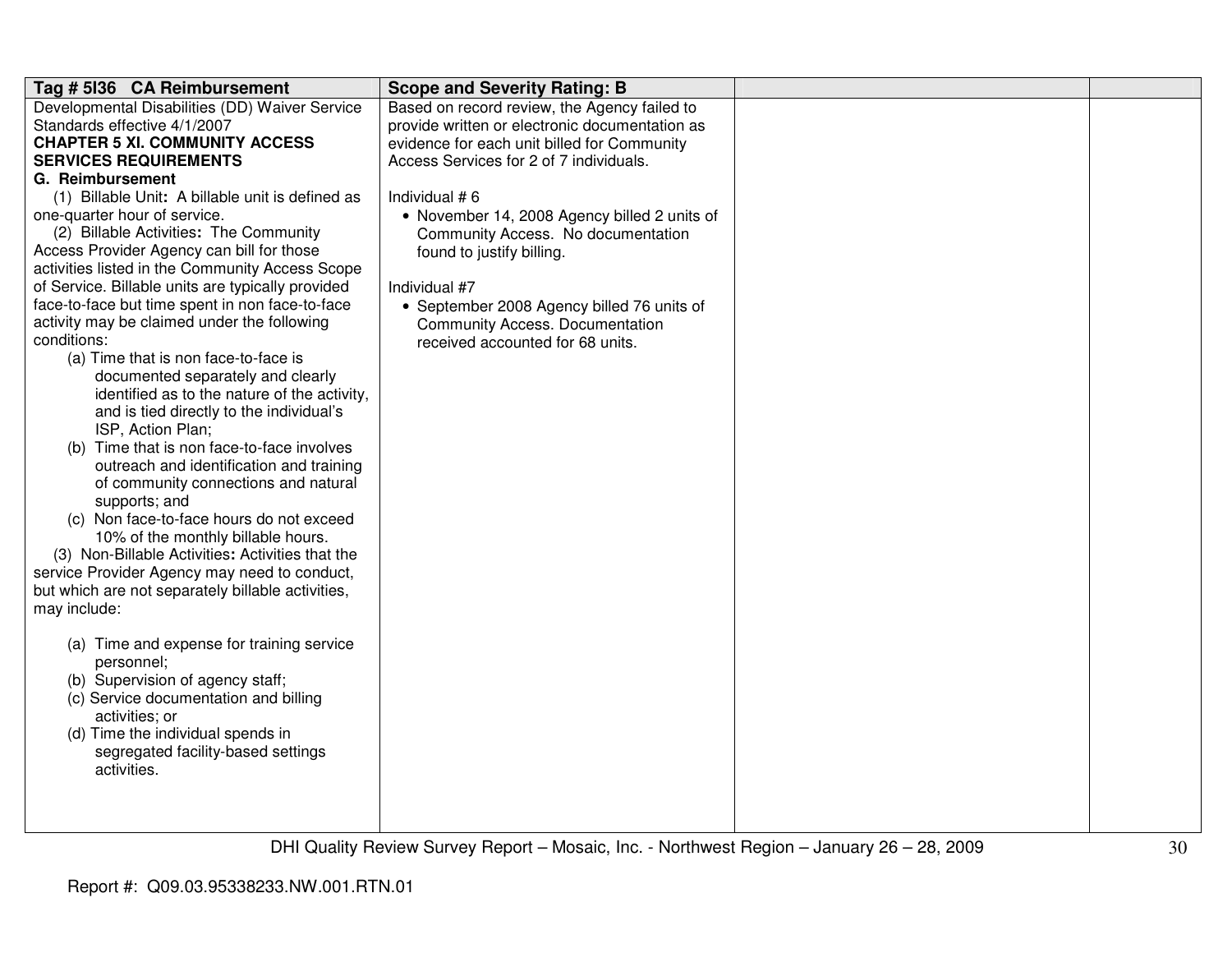| Tag # 5144 AH Reimbursement                                                                           | <b>Scope and Severity Rating: B</b>                                    |  |
|-------------------------------------------------------------------------------------------------------|------------------------------------------------------------------------|--|
| Developmental Disabilities (DD) Waiver Service                                                        | Based on record review, the Agency failed to                           |  |
| Standards effective 4/1/2007                                                                          | provide written or electronic documentation as                         |  |
| <b>CHAPTER 5 XVI. REIMBURSEMENT</b>                                                                   | evidence for each unit billed for Adult Habilitation                   |  |
| A. Billable Unit. A billable unit for Adult                                                           | Services for 5 of 6 individuals.                                       |  |
| Habilitation Services is in 15-minute increments                                                      |                                                                        |  |
| hour. The rate is based on the individual's level                                                     | Individual #2                                                          |  |
| of care.                                                                                              | • September 2008 Agency billed 418 units of                            |  |
| <b>B. Billable Activities</b>                                                                         | Adult Habilitation. Documentation received                             |  |
| (1) The Community Inclusion Provider Agency                                                           | accounted for 354 units.                                               |  |
| can bill for those activities listed and described                                                    |                                                                        |  |
| on the ISP and within the Scope of Service.                                                           | • October 2008 Agency billed 522 units of                              |  |
| Partial units are allowable. Billable units are                                                       | Adult Habilitation. Documentation received                             |  |
| face-to-face, except that Adult Habilitation                                                          | accounted for 402 units.                                               |  |
| services may be non-face-to-face under the                                                            |                                                                        |  |
| following conditions: (a) Time that is non face-to-                                                   | • November 2008 Agency billed 456 units of                             |  |
| face is documented separately and clearly                                                             | Adult Habilitation. Documentation received                             |  |
| identified as to the nature of the activity; and(b)<br>Non face-to-face hours do not exceed 5% of the | accounted for 402 units.                                               |  |
| monthly billable hours.                                                                               |                                                                        |  |
|                                                                                                       | Individual #4                                                          |  |
| (2) Adult Habilitation Services can be provided                                                       | • September 2008 Agency billed 419 units of                            |  |
| with any other services, insofar as the services                                                      | Adult Habilitation. Documentation received<br>accounted for 440 units. |  |
| are not reported for the same hours on the same                                                       |                                                                        |  |
| day, except that Therapy Services and Case                                                            | • October 2008 Agency billed 184 units of                              |  |
| Management may be provided and billed for the                                                         | Adult Habilitation. Documentation received                             |  |
| same hours                                                                                            | accounted for 28 units.                                                |  |
|                                                                                                       |                                                                        |  |
|                                                                                                       | • November 2008 Agency billed 400 units of                             |  |
|                                                                                                       | Adult Habilitation. Documentation received                             |  |
|                                                                                                       | accounted for 188 units.                                               |  |
|                                                                                                       |                                                                        |  |
|                                                                                                       | Individual #5                                                          |  |
|                                                                                                       | • September 2008 Agency billed 528 units of                            |  |
|                                                                                                       | Adult Habilitation. No documentation found                             |  |
|                                                                                                       | to justify billing.                                                    |  |
|                                                                                                       |                                                                        |  |
|                                                                                                       | • October 2008 Agency billed 456 units of                              |  |
|                                                                                                       | Adult Habilitation. No documentation found                             |  |
|                                                                                                       | to justify billing.                                                    |  |
|                                                                                                       | • November 2008 Agency billed 456 units of                             |  |
|                                                                                                       |                                                                        |  |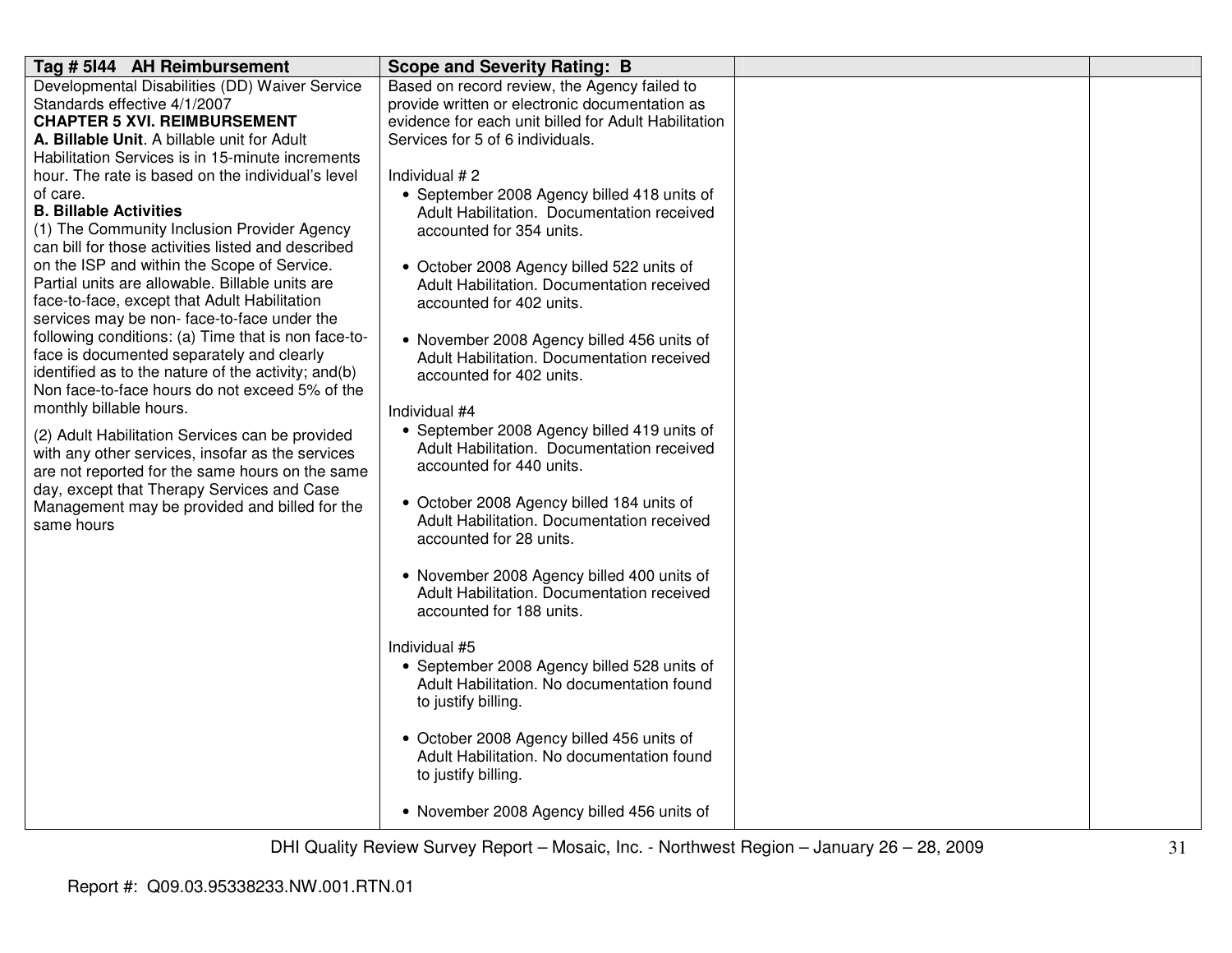| Adult Habilitation. No documentation found<br>to justify billing.                                                                      |  |
|----------------------------------------------------------------------------------------------------------------------------------------|--|
| Individual #6<br>• September 2008 Agency billed 144 units of<br>Adult Habilitation. Documentation received<br>accounted for 74 units.  |  |
| • November 14, 2008 Agency billed 8 units of<br>Adult Habilitation. No documentation found<br>to justify billing.                      |  |
| Individual #7<br>• September 2008 Agency billed 452 units of<br>Adult Habilitation. Documentation received<br>accounted for 428 units. |  |
| • October 2008 Agency billed 552 units of<br>Adult Habilitation. Documentation received<br>accounted for 346 units.                    |  |
| • November 2008 Agency billed 456 units of<br>Adult Habilitation. Documentation received<br>accounted for 423 units.                   |  |
|                                                                                                                                        |  |
|                                                                                                                                        |  |
|                                                                                                                                        |  |
|                                                                                                                                        |  |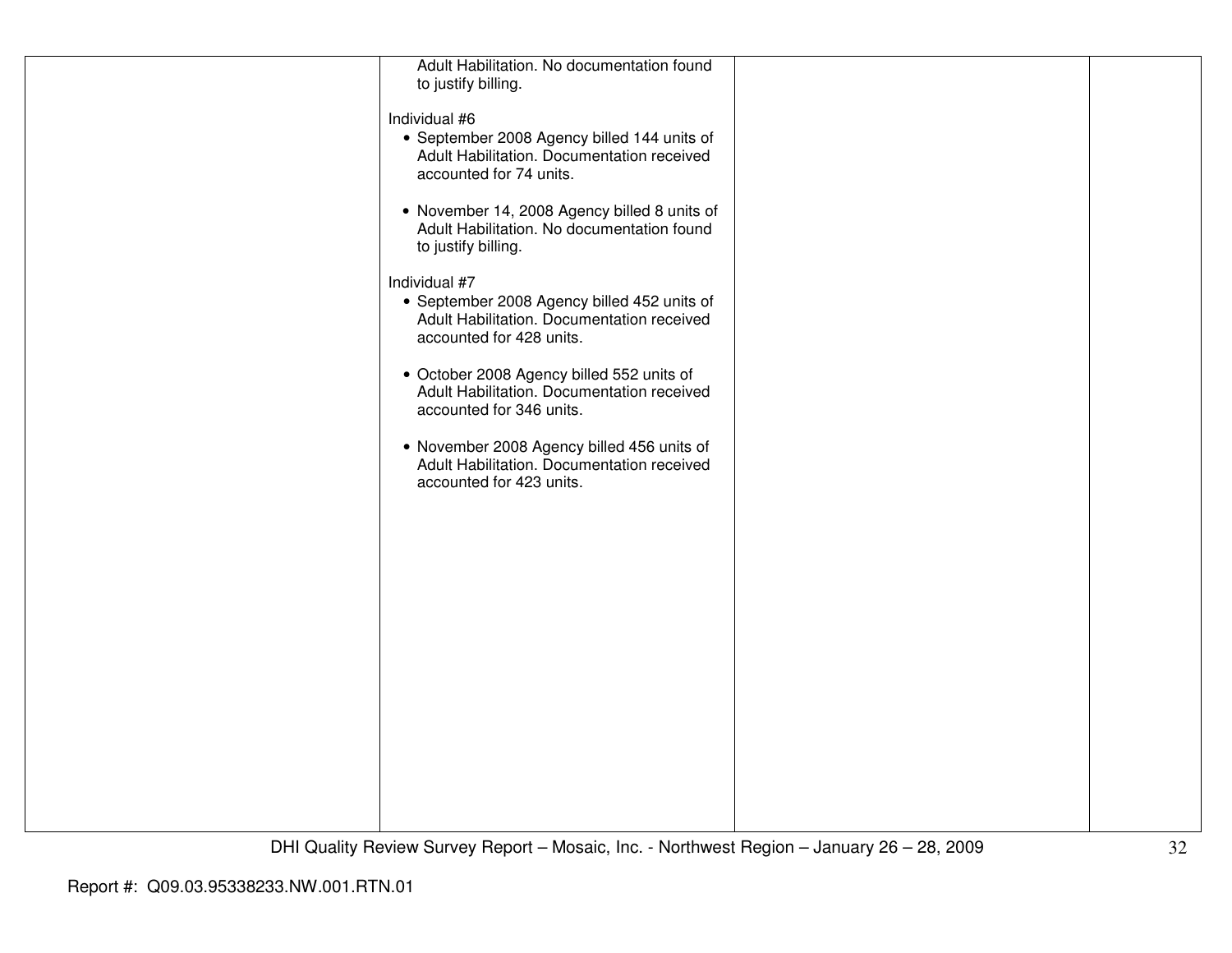| Tag # 6L13 (CoP) - CL Healthcare Reqts.                                                        | <b>Scope and Severity Rating: D</b>              |  |
|------------------------------------------------------------------------------------------------|--------------------------------------------------|--|
| Developmental Disabilities (DD) Waiver Service                                                 | Based on record review, the Agency failed to     |  |
| Standards effective 4/1/2007                                                                   | provide documentation of annual physical         |  |
| <b>CHAPTER 6. VI. GENERAL REQUIREMENTS</b>                                                     | examinations and/or other examinations as        |  |
| <b>FOR COMMUNITY LIVING</b>                                                                    | specified by a licensed physician for 1 of 6     |  |
| G. Health Care Requirements for                                                                | individuals receiving Community Living Services. |  |
| <b>Community Living Services.</b>                                                              |                                                  |  |
| (1) The Community Living Service providers                                                     | • Vision Exam                                    |  |
| shall ensure completion of a HAT for each                                                      | ° Individual #3 - Per doctor's referral to       |  |
| individual receiving this service. The HAT shall                                               | complete follow-up visit in one year from        |  |
| be completed 2 weeks prior to the annual ISP                                                   | 11/1/2007. No evidence of visit found.           |  |
| meeting and submitted to the Case Manager and<br>all other IDT Members. A revised HAT is       |                                                  |  |
| required to also be submitted whenever the                                                     |                                                  |  |
| individual's health status changes significantly.                                              |                                                  |  |
| For individuals who are newly allocated to the                                                 |                                                  |  |
| DD Waiver program, the HAT may be completed                                                    |                                                  |  |
| within 2 weeks following the initial ISP meeting                                               |                                                  |  |
| and submitted with any strategies and support                                                  |                                                  |  |
| plans indicated in the ISP, or within 72 hours                                                 |                                                  |  |
| following admission into direct services, which                                                |                                                  |  |
| ever comes first.                                                                              |                                                  |  |
| (2) Each individual will have a Health Care                                                    |                                                  |  |
| Coordinator, designated by the IDT. When the                                                   |                                                  |  |
| individual's HAT score is 4, 5 or 6 the Health                                                 |                                                  |  |
| Care Coordinator shall be an IDT member, other                                                 |                                                  |  |
| than the individual. The Health Care Coordinator                                               |                                                  |  |
| shall oversee and monitor health care services                                                 |                                                  |  |
| for the individual in accordance with these                                                    |                                                  |  |
| standards. In circumstances where no IDT                                                       |                                                  |  |
| member voluntarily accepts designation as the<br>health care coordinator, the community living |                                                  |  |
| provider shall assign a staff member to this role.                                             |                                                  |  |
| (3) For each individual receiving Community                                                    |                                                  |  |
| Living Services, the provider agency shall                                                     |                                                  |  |
| ensure and document the following:                                                             |                                                  |  |
| (a) Provision of health care oversight                                                         |                                                  |  |
| consistent with these Standards as                                                             |                                                  |  |
| detailed in Chapter One section III E:                                                         |                                                  |  |
| Healthcare Documentation by Nurses For                                                         |                                                  |  |
| <b>Community Living Services, Community</b>                                                    |                                                  |  |
| Inclusion Services and Private Duty                                                            |                                                  |  |
| Nursing Services.                                                                              |                                                  |  |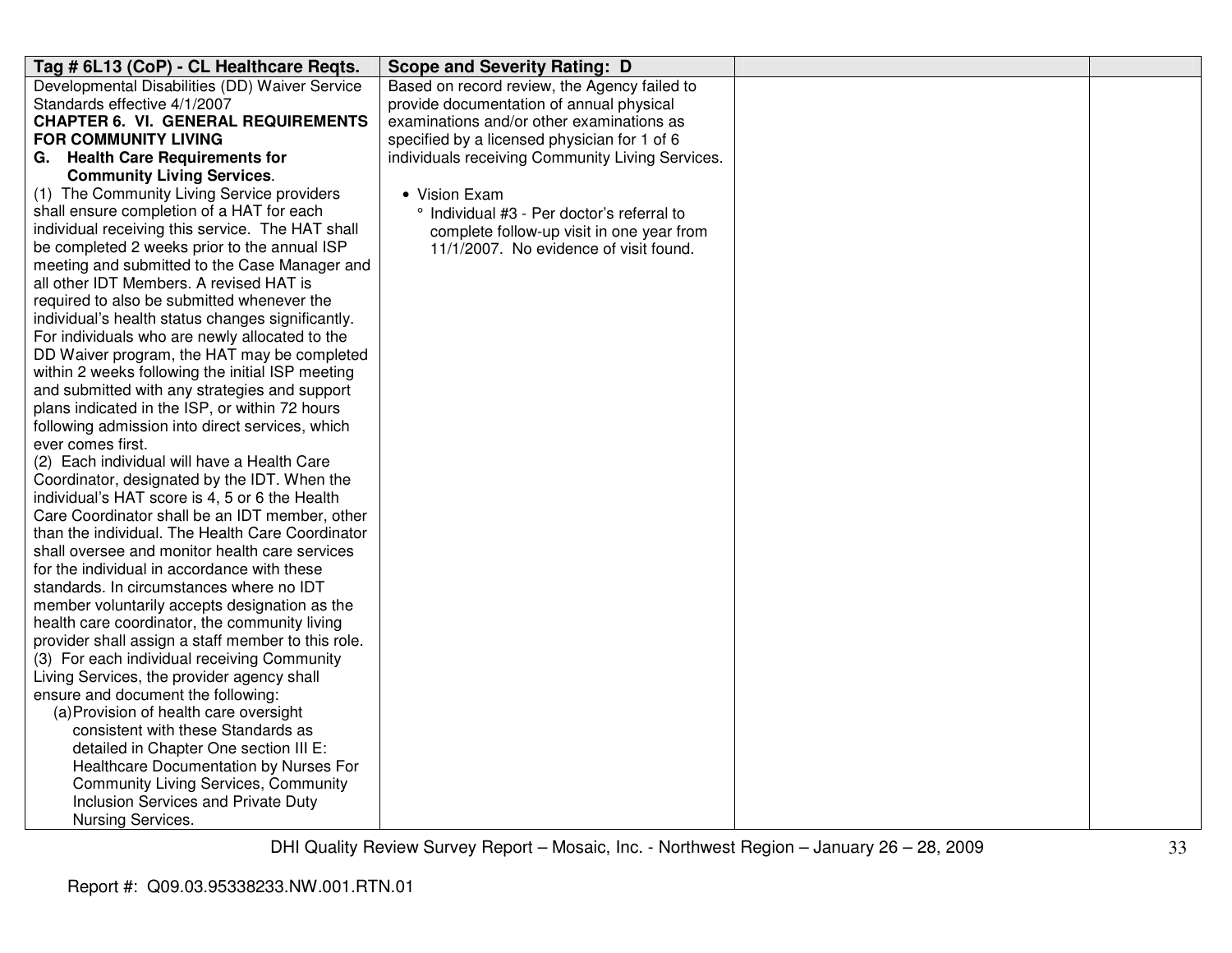| b) That each individual with a score of 4, 5, or  |  |  |
|---------------------------------------------------|--|--|
| 6 on the HAT, has a Health Care Plan              |  |  |
| developed by a licensed nurse.                    |  |  |
| (c) That an individual with chronic condition(s)  |  |  |
| with the potential to exacerbate into a life      |  |  |
| threatening condition, has Crisis                 |  |  |
| Prevention/ Intervention Plan(s) developed        |  |  |
| by a licensed nurse or other appropriate          |  |  |
| professional for each such condition.             |  |  |
| (4) That an average of 3 hours of documented      |  |  |
| nutritional counseling is available annually, if  |  |  |
| recommended by the IDT.                           |  |  |
| (5) That the physical property and grounds are    |  |  |
| free of hazards to the individual's health and    |  |  |
| safety.                                           |  |  |
| (6) In addition, for each individual receiving    |  |  |
| Supported Living or Family Living Services, the   |  |  |
| provider shall verify and document the following: |  |  |
| (a) The individual has a primary licensed         |  |  |
| physician;                                        |  |  |
| (b) The individual receives an annual physical    |  |  |
| examination and other examinations as             |  |  |
| specified by a licensed physician;                |  |  |
| (c) The individual receives annual dental         |  |  |
| check-ups and other check-ups as                  |  |  |
| specified by a licensed dentist;                  |  |  |
| (d) The individual receives eye examinations      |  |  |
| as specified by a licensed optometrist or         |  |  |
| ophthalmologist; and                              |  |  |
| (e) Agency activities that occur as follow-up to  |  |  |
| medical appointments (e.g. treatment,             |  |  |
| visits to specialists, changes in medication      |  |  |
| or daily routine).                                |  |  |
|                                                   |  |  |
|                                                   |  |  |
|                                                   |  |  |
|                                                   |  |  |
|                                                   |  |  |
|                                                   |  |  |
|                                                   |  |  |
|                                                   |  |  |
|                                                   |  |  |
|                                                   |  |  |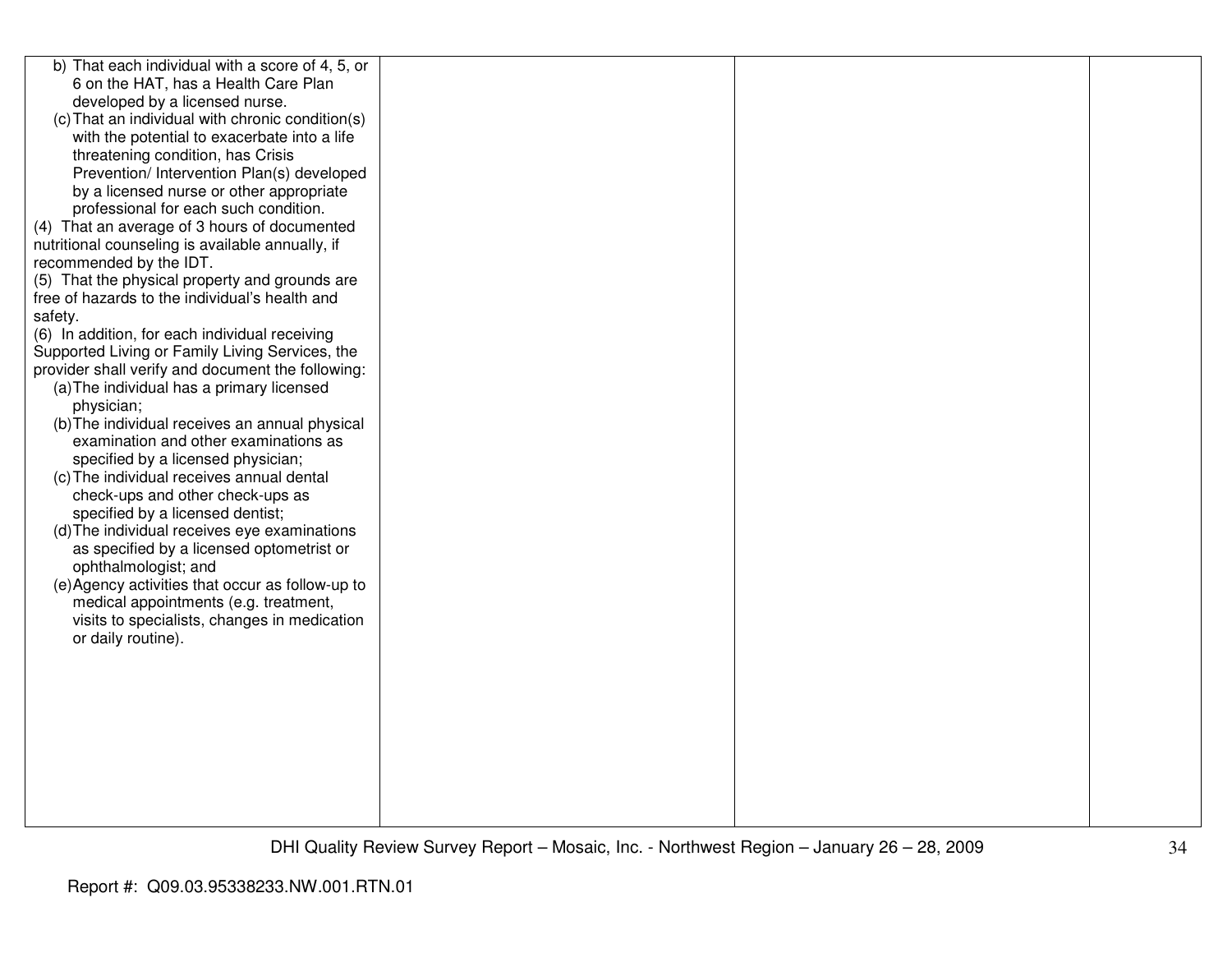| Tag # 6L14 Residential Case File                    | <b>Scope and Severity Rating: D</b>               |  |
|-----------------------------------------------------|---------------------------------------------------|--|
| Developmental Disabilities (DD) Waiver Service      | Based on record review, the Agency failed to      |  |
| Standards effective 4/1/2007                        | maintain a complete and confidential case file in |  |
| <b>CHAPTER 6. VIII. COMMUNITY LIVING</b>            | the residence for 1 of 6 Individuals receiving    |  |
| <b>SERVICE PROVIDER AGENCY</b>                      | Family Living Services or Supported Living        |  |
| <b>REQUIREMENTS</b>                                 | Services.                                         |  |
| A. Residence Case File: For individuals             |                                                   |  |
| receiving Supported Living or Family Living, the    | The following was not found, incomplete and/or    |  |
| Agency shall maintain in the individual's home a    | not current:                                      |  |
| complete and current confidential case file for     |                                                   |  |
| each individual. For individuals receiving          | • Progress Notes/Daily Contacts Logs (#1)         |  |
| Independent Living Services, rather than            |                                                   |  |
| maintaining this file at the individual's home, the | • Data Collection/Data Tracking (#1)              |  |
| complete and current confidential case file for     |                                                   |  |
| each individual shall be maintained at the          | • Medication Administration Record (MAR)          |  |
| agency's administrative site. Each file shall       | ° None found for October, and November            |  |
| include the following:                              | $2008.$ (#1)                                      |  |
| (1) Complete and current ISP and all                |                                                   |  |
| supplemental plans specific to the individual;      |                                                   |  |
| (2) Complete and current Health Assessment          |                                                   |  |
| Tool;                                               |                                                   |  |
| (3) Current emergency contact information,          |                                                   |  |
| which includes the individual's address.            |                                                   |  |
| telephone number, names and telephone               |                                                   |  |
| numbers of residential Community Living             |                                                   |  |
| Support providers, relatives, or guardian or        |                                                   |  |
| conservator, primary care physician's name(s)       |                                                   |  |
| and telephone number(s), pharmacy name,             |                                                   |  |
| address and telephone number and dentist            |                                                   |  |
| name, address and telephone number, and             |                                                   |  |
| health plan;                                        |                                                   |  |
| (4) Up-to-date progress notes, signed and dated     |                                                   |  |
| by the person making the note for at least the      |                                                   |  |
| past month (older notes may be transferred to       |                                                   |  |
| the agency office);                                 |                                                   |  |
|                                                     |                                                   |  |
| (5) Data collected to document ISP Action Plan      |                                                   |  |
| implementation                                      |                                                   |  |
| (6) Progress notes written by direct care staff     |                                                   |  |
| and by nurses regarding individual health status    |                                                   |  |
| and physical conditions including action taken in   |                                                   |  |
| response to identified changes in condition for at  |                                                   |  |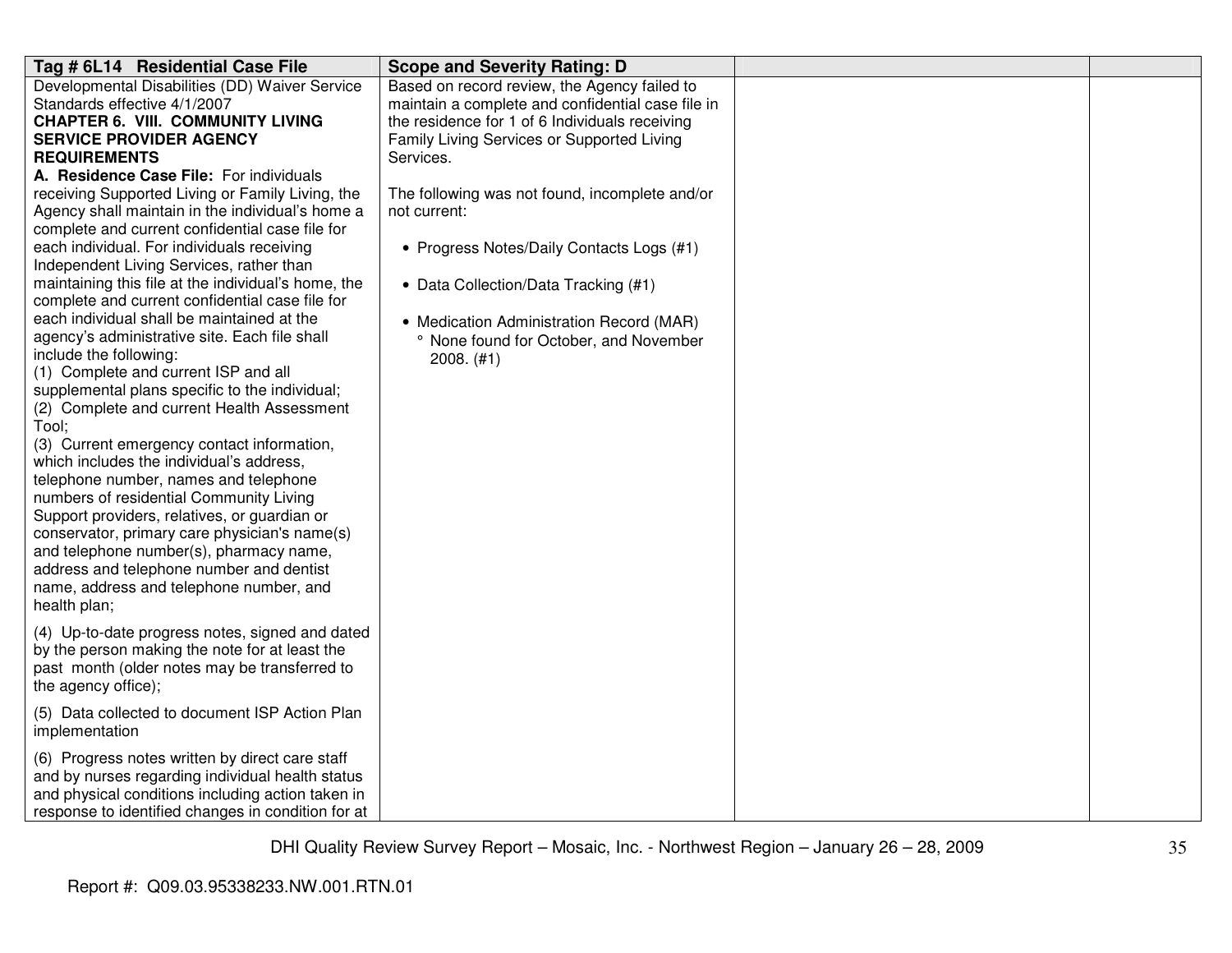| least the past month;                                |  |  |
|------------------------------------------------------|--|--|
| (7) Physician's or qualified health care providers   |  |  |
| written orders;                                      |  |  |
| (8) Progress notes documenting implementation        |  |  |
| of a physician's or qualified health care            |  |  |
| provider's order(s);                                 |  |  |
| (9) Medication Administration Record (MAR) for       |  |  |
| the past three (3) months which includes:            |  |  |
| (a) The name of the individual;                      |  |  |
| (b) A transcription of the healthcare                |  |  |
| practitioners prescription including the             |  |  |
| brand and generic name of the medication;            |  |  |
| (c) Diagnosis for which the medication is            |  |  |
| prescribed;                                          |  |  |
| (d) Dosage, frequency and method/route of            |  |  |
| delivery;                                            |  |  |
| (e) Times and dates of delivery;                     |  |  |
| Initials of person administering or assisting<br>(1) |  |  |
| with medication; and                                 |  |  |
| (g) An explanation of any medication                 |  |  |
| irregularity, allergic reaction or adverse           |  |  |
| effect.                                              |  |  |
| For PRN medication an explanation for the<br>(h)     |  |  |
| use of the PRN must include:                         |  |  |
| Observable signs/symptoms or<br>(i)                  |  |  |
| circumstances in which the medication                |  |  |
| is to be used, and                                   |  |  |
| Documentation of the<br>(ii)                         |  |  |
| effectiveness/result of the PRN                      |  |  |
| delivered.                                           |  |  |
| A MAR is not required for individuals<br>(i)         |  |  |
| participating in Independent Living Services         |  |  |
| who self-administer their own medication.            |  |  |
| However, when medication administration is           |  |  |
| provided as part of the Independent Living           |  |  |
| Service a MAR must be maintained at the              |  |  |
| individual's home and an updated copy                |  |  |
| must be placed in the agency file on a               |  |  |
| weekly basis.                                        |  |  |
| (10) Record of visits to healthcare practitioners    |  |  |
| including any treatment provided at the visit and    |  |  |
| a record of all diagnostic testing for the current   |  |  |
| ISP year; and                                        |  |  |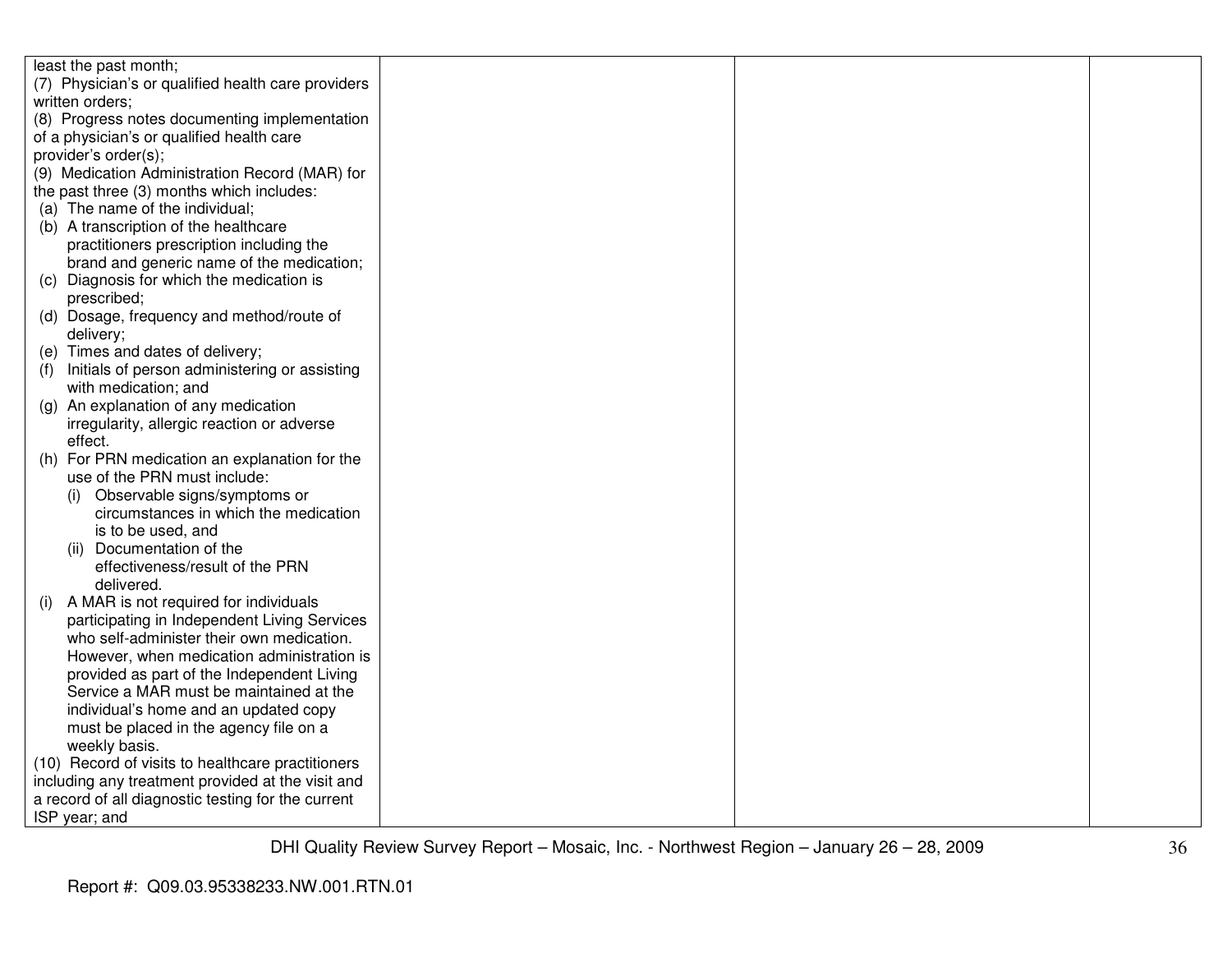| (11) Medical History to include: demographic      |  |  |
|---------------------------------------------------|--|--|
| data, current and past medical diagnoses          |  |  |
| including the cause (if known) of the             |  |  |
| developmental disability and any psychiatric      |  |  |
| diagnosis, allergies (food, environmental,        |  |  |
| medications), status of routine adult health care |  |  |
| screenings, immunizations, hospital discharge     |  |  |
| summaries for past twelve (12) months, past       |  |  |
| medical history including hospitalizations,       |  |  |
| surgeries, injuries, family history and current   |  |  |
| physical exam.                                    |  |  |
|                                                   |  |  |
|                                                   |  |  |
|                                                   |  |  |
|                                                   |  |  |
|                                                   |  |  |
|                                                   |  |  |
|                                                   |  |  |
|                                                   |  |  |
|                                                   |  |  |
|                                                   |  |  |
|                                                   |  |  |
|                                                   |  |  |
|                                                   |  |  |
|                                                   |  |  |
|                                                   |  |  |
|                                                   |  |  |
|                                                   |  |  |
|                                                   |  |  |
|                                                   |  |  |
|                                                   |  |  |
|                                                   |  |  |
|                                                   |  |  |
|                                                   |  |  |
|                                                   |  |  |
|                                                   |  |  |
|                                                   |  |  |
|                                                   |  |  |
|                                                   |  |  |
|                                                   |  |  |
|                                                   |  |  |
|                                                   |  |  |
|                                                   |  |  |
|                                                   |  |  |